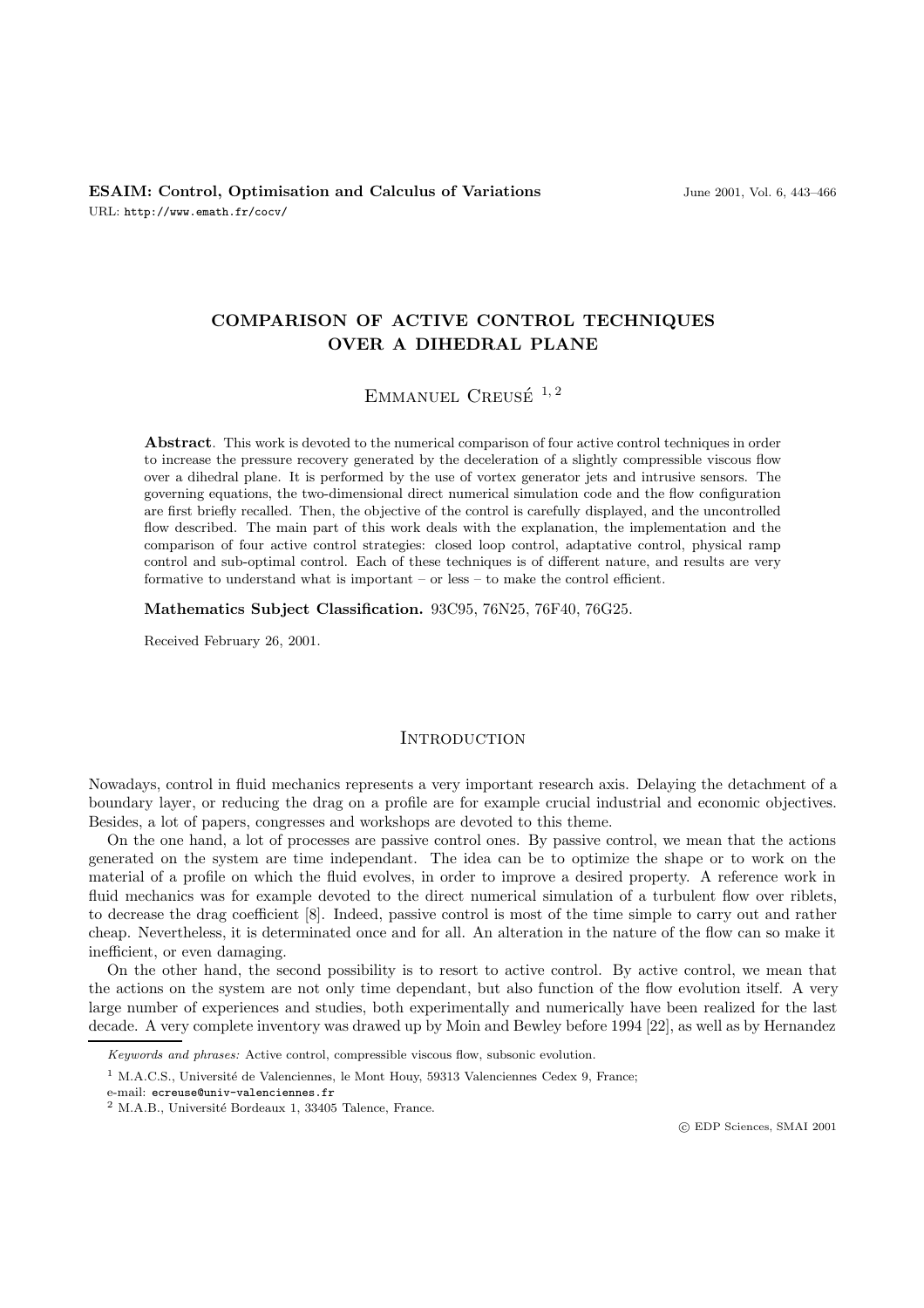#### 444 E. CREUSE´

before 1996 [16]. Several more recent references will be mentionned throughout this paper, on which the work developped below is based.

The object of this paper is to compare four active control techniques on a simple configuration, corresponding to the evolution of a slightly compressible viscous flow over a dihedral plane for a laminar evolution. This configuration was already studied. First, relevant boundary conditions were found to ensure a physically coherent simulation [7], and then the dynamics of the uncontrolled flow was carefully described [13]. The four different active control techniques have been chosen among different horizons, to understand as far as possible the advantages and drawbacks of each approach. We will deal here with mechanical active control, statistical active control, physical ramp control, and mathematical active control. Whatever the control studied, the control device is always composed of one or several Vortex Generator Jets, to blow or to suck up fluid through the dihedral, and intrusive sensors.

The paper is decomposed like explained here. The first part shortly recalls the governing equations and the numerical scheme used to solve them, before displaying the flow configuration. In the second part, the purpose of the control is explained, and the uncontrolled simulation presented. Then, in the third part, each of the four active control techniques is developped, and for each of them the results obtained on the dihedral configuration are presented, compared and commented.

#### 1. Governing equations and numerical code

### 1.1. **Governing equations**

The governing equations are the well known two-dimensional compressible Navier–Stokes equations, given in their non-dimensionalized formulation in an orthonormal system and with usual notations by:

$$
\begin{cases}\n\frac{\partial U}{\partial t} + \nabla \cdot F(U) &= \frac{1}{Re} \nabla \cdot G(U, \nabla U), \\
U(t = 0) &= U_0,\n\end{cases}
$$

with:

$$
U = [\rho, \rho u, \rho v, \rho E]^T.
$$

Here, the total energy per unit of mass is denoted  $E$ , and  $Re$  is the numerical Reynolds number. The convective flux are given by:

$$
F_x(U) = [\rho u, \rho u^2 + p, \rho u v, (\rho E + p) u]^T,
$$

$$
F_y(U) = [\rho v, \rho u v, \rho v^2 + p, (\rho E + p) v]^T.
$$

The diffusive ones are given by:

$$
G_x(U, \nabla U) = [0, \sigma_{xx}, \sigma_{xy}, \beta_x]^T,
$$

$$
G_y(U,\nabla U) = [0,\sigma_{xy},\sigma_{yy},\beta_y]^T,
$$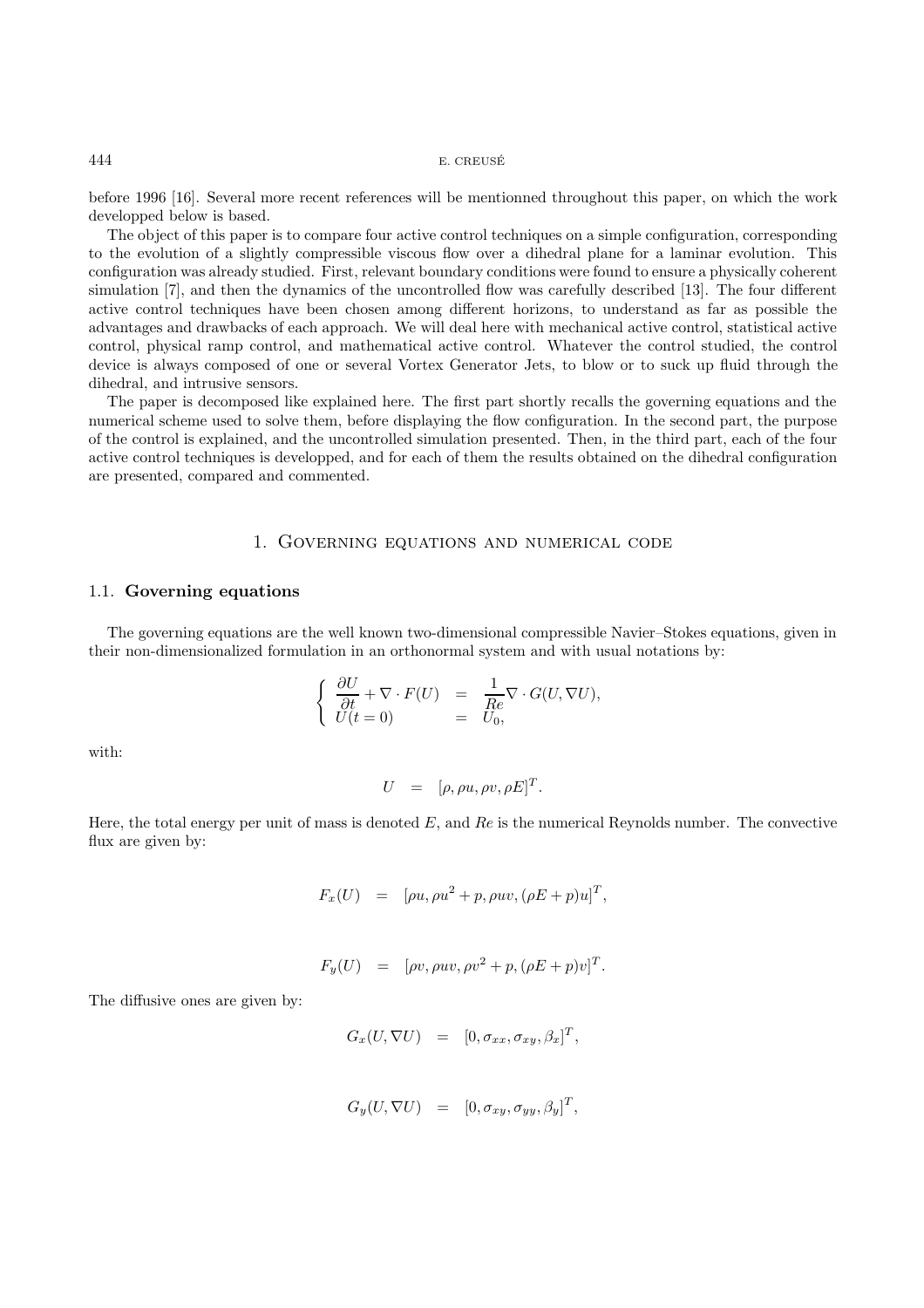with:

$$
\beta_x = u\sigma_{xx} + v\sigma_{xy} + \frac{\gamma k}{Pr} \frac{\partial T}{\partial x},
$$
  

$$
\beta_y = u\sigma_{xy} + v\sigma_{yy} + \frac{\gamma k}{Pr} \frac{\partial T}{\partial y},
$$

where T is the temperature,  $\gamma = 1.4$ ,  $k = 1$ ,  $Pr = 0.72$ , and:

$$
\sigma_{xx} = \frac{4}{3} \frac{\partial u}{\partial x} - \frac{2}{3} \frac{\partial v}{\partial y},
$$
  
\n
$$
\sigma_{yy} = \frac{4}{3} \frac{\partial v}{\partial y} - \frac{2}{3} \frac{\partial u}{\partial x},
$$
  
\n
$$
\sigma_{xy} = \sigma_{yx} = \frac{\partial u}{\partial y} + \frac{\partial v}{\partial x}.
$$

The system is then closed by the state equation:

$$
p = (\gamma - 1) \rho T,
$$

as well as by the relation:

$$
\rho E = \frac{1}{2}\rho ||\vec{u}||^2 + \frac{p}{\gamma - 1}.
$$

### 1.2. **Numerical code**

The previous equations are numerically solved by a direct numerical simulation on an unstructured mesh of triangular cells. The convective term approximation is made with a finite volume method, with Roe solver and a MUSCL technique in order to bring the second order accuracy in space. No flux limiter is needed, since the solutions considered here do not exhibit discontinuities. The diffusive term approximation is ensured by a finite element method, with classical conform  $P_1$  elements. The centered process also brings the second order accuracy in space. Finally, the temporal integration of the residuals is performed with the Heun method, by using a mass-lumping procedure. The temporal integration is so an explicit one, and a CFL condition has to be respected to ensure the numerical stability of the scheme. More details about the numerical scheme will be found for example in [7] or [14].

### 1.3. **Flow configuration**

The flow considered in this work is the two-dimensional evolution of a viscous compressible flow over a dihedral plane. The computational domain is displayed in dashed lines in Figure 1. The height of the boundary layer at point A, on the inflow boundary (a), is denoted  $\delta$ . The horizontal velocity very far from the dihedral is denoted  $U_{\infty}$ , and  $\mu$  and  $\rho_r$  are respectively the dynamic viscosity coefficient and a characteristic density of the fluid. A characteristic Reynolds number of the flow  $Re_{\delta}$  can then be deduced from these previous values:

$$
Re_{\delta} = \frac{\rho_r U_{\infty} \delta}{\mu} \,. \tag{1}
$$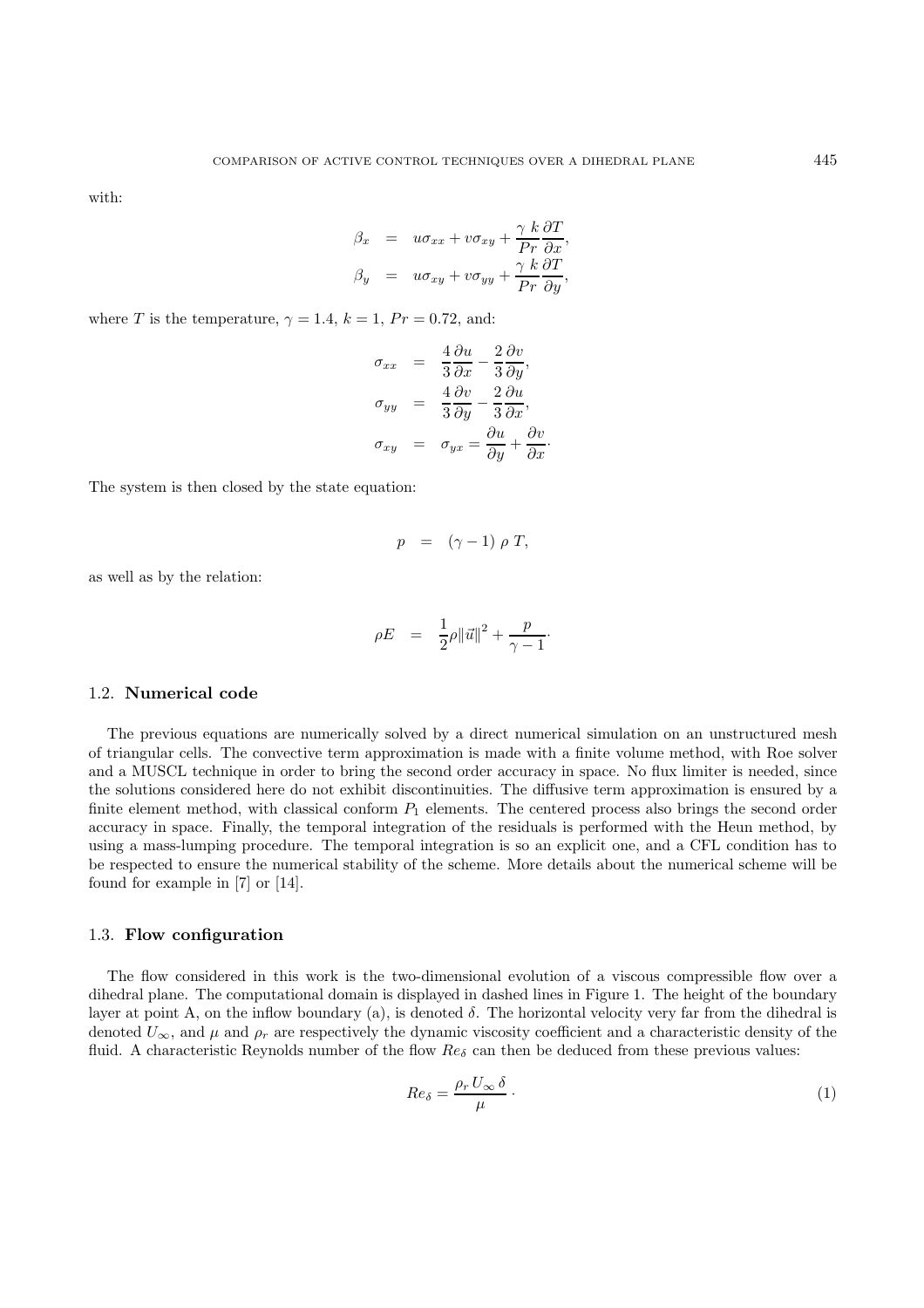446 E. CREUSE´



Figure 1. Computational domain.

It should be noted that the distance between the leading edge O and the point A is completely defined as a function of  $\delta$  and  $Re_{\delta}$ . Indeed, by using the Blasius approximation for an incompressible laminar boundary layer [11], we have:

$$
\delta \approx \frac{5\sqrt{\mu}\sqrt{OA}}{\sqrt{\rho_r U_{\infty}}} \,. \tag{2}
$$

From  $(1)$  and  $(2)$ , we get:

$$
OA \approx \frac{\delta \, Re_{\delta}}{25}.
$$

In this work,  $Re_{\delta} = 400$ . Thus, the flow is in a laminar evolution. Mach number at infinity is  $M = 0.2$ , which corresponds to a slightly compressible flow. The size of the computational domain is defined as a function of  $\delta$ , as indicated in Figure 1.  $\alpha$  is equal to 10<sup>o</sup>. The grid is composed of  $201 \times 101$  nodes. To obtain a good resolution of the boundary layer and the separation point instabilities, the grid distribution is compacted near the dihedral wall regions in the normal direction to the boundary and horizontally in the vicinity of the point B. For the value  $Re_\delta = 400$ , 20 nodes are located in the height of the boundary layer at the entry of the domain.

# 1.4. **Boundary conditions**

The boundary (b) corresponds to an isothermal no-slip wall, and the boundaries (a, c) and (d) are artificial ones, without any physical reality. On each of these frontiers, we have to specify relevant boundary conditions. On the (a) boundary, a subsonic inflow condition is used. The two components of the velocity  $u_{in}$  and  $v_{in}$ (adimensionalized by  $U_{\infty}$  and corresponding to the Blasius profile) as well as the temperature  $T_0$  are strongly specified:

$$
\begin{cases}\n\eta = \frac{5y}{\delta}, & T_{in} = T_0 \\
u_{in} = f'(\eta), & v_{in} = \frac{5}{2Re_{\delta}}(\eta f'(\eta) - f(\eta)),\n\end{cases}
$$

where  $f(\eta)$  and  $f'(\eta)$  are tabulated functions of  $\eta$  [11]. The pressure is then deduced with the continuity equation. On the (b) boundary, an isothermal no-slip wall is used. The two components of the velocity are set to zero, and the temperature  $T_0$  is strongly specified. The pressure is also deduced with the continuity equation. On the (c) boundary, we use the non reflecting boundary condition with a pressure recall, in order to specify to the flow the static pressure at infinity. For a very accurate description of the implementation of the (a, b) and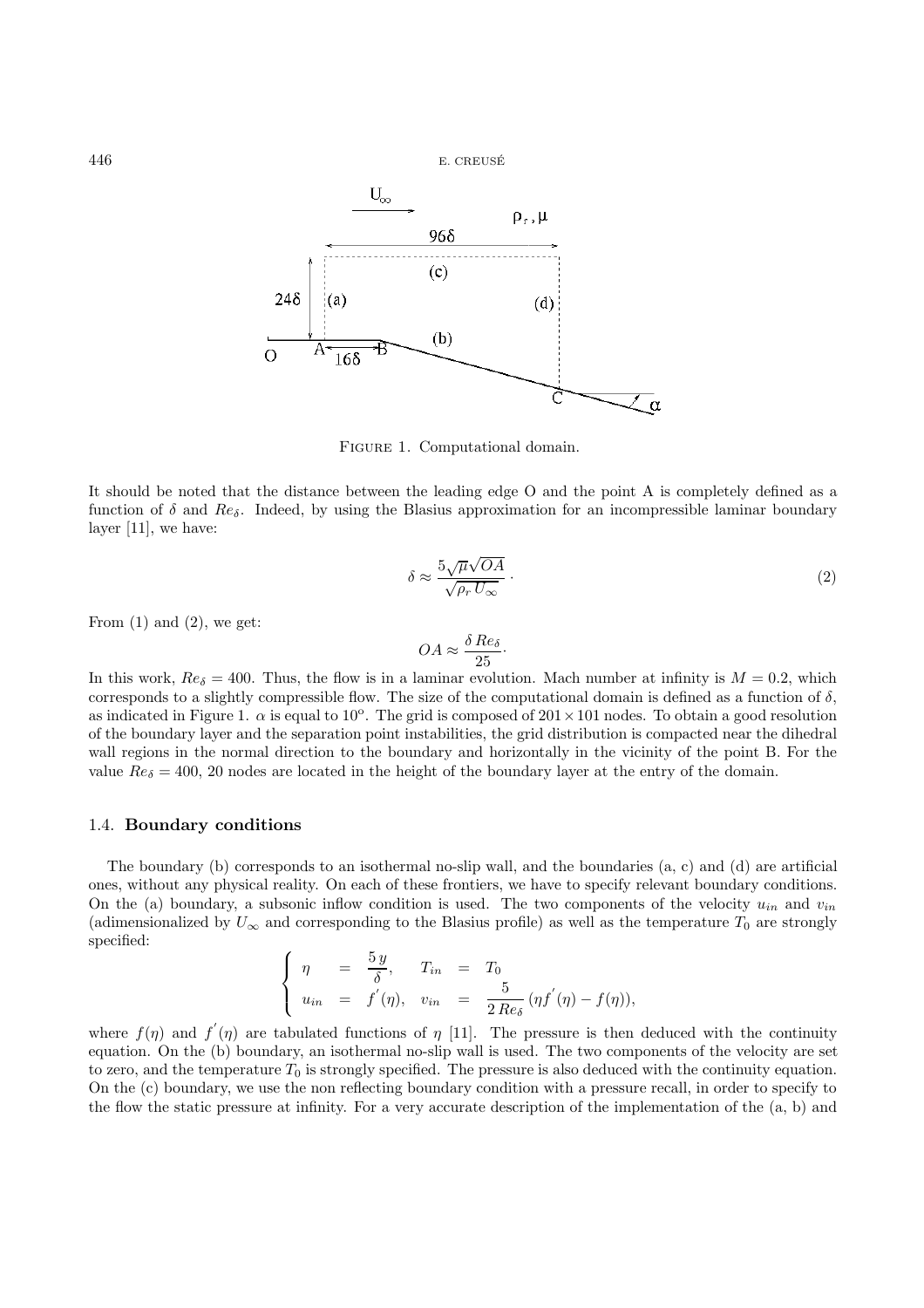(c) boundary conditions, see [24]. Finally, on the (d) boundary, we use a recent artificial subsonic boundary condition, which allows us to specify the value of the unique entering characteristic wave's amplitude in a good way with regard to the physics of the problem (see [7]).

# 2. Control purpose and description of the uncontrolled flow

# 2.1. **Control purpose**



FIGURE 2.  $\vec{\tau}$  and  $\vec{n}$  definitions.

Let us note  $\vec{\tau}$  and  $\vec{n}$  respectively the tangent and the normal vectors to the dihedral between the point B and the point C (Fig. 2).  $u_{\tau}$  (respectively  $u_n$ ) is the velocity in the  $\vec{\tau}$  direction (respectively in the  $\vec{n}$  direction). In such a configuration, the total force induced by the flow on the upper side of the part BC of the dihedral can be mainly defined as the sum of a pressure force and of a friction one:

$$
\vec{F} = \int_{[BC]} -p\,\vec{n} + \mu\,\frac{\partial u_\tau}{\partial n}\,\vec{\tau}\,\text{d}l.
$$

The upward thrust, defined as the component in the  $\vec{x}$  direction of the force  $\vec{F}$ , is so given by:

$$
T = \int_{[BC]} -p\sin\alpha + \mu \frac{\partial u_{\tau}}{\partial n} \cos\alpha \, \mathrm{d}l \quad (\alpha > 0).
$$

For a laminar evolution, we will consider that the pressure force is predominant with regard to the friction one, and  $T$  will be in a first approximation defined as:

$$
T \approx \int_{[BC]} -p\sin\alpha \, \mathrm{d}l. \tag{3}
$$

The objective of the control procedure is to maximize this approximated upward thrust. In order to do it, the T value is compared to an ideal value  $T_{id}$ , which would have been obtained in the case of an incompressible perfect inviscid fluid on the same configuration ( $\rho$  is then considered as constant). For such a flow, we note respectively U and p the average velocity and the average pressure on the current section whose height is given by  $S$  (Fig. 3). The inflow average velocity and pressure, as well as the height of the inflow section are respectively denoted  $U_e$ ,  $p_e$  and  $S_e$ . Provided that the top artificial boundary is high enough to ensure that the velocity of the fluid is nearly horizontal on this boundary, we can write the mass conservation principle:

$$
U S = U_e S_e,
$$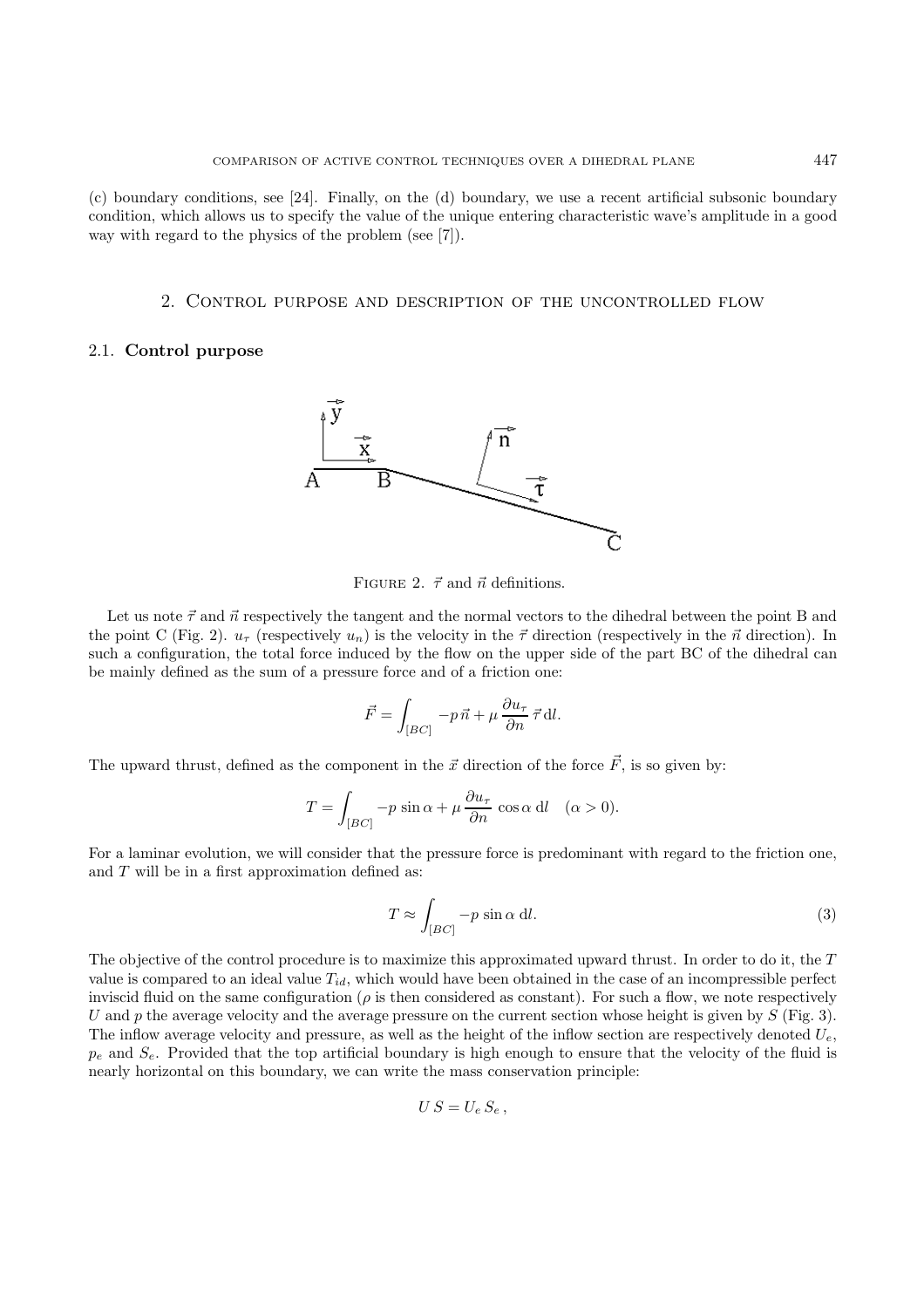

FIGURE 3. Ideal case for the upward thrust.

that is to say:

$$
U = \frac{U_e S_e}{S_e + l \sin \alpha}.
$$

Using Bernouilli's theorem, p can be derived as a function of the inflow pressure  $p_e$ .

$$
p = p_e + \frac{1}{2}\rho U_e^2 \left[ 1 - \left( \frac{S_e}{S_e + l \sin \alpha} \right)^2 \right].
$$

After integration in (3), we get:

$$
T_{id} \approx (T_{id})_1 + (T_{id})_2, \qquad \text{with:}
$$
  

$$
(T_{id})_1 = L p_e,
$$
 (4)

$$
(T_{id})_2 = \frac{L\rho U_e^2}{2} \left[ 1 - \frac{1}{1 + \frac{L\sin\alpha}{S_e}} \right].
$$
 (5)

 $(T_{id})_1$  is function of L and  $p_e$ . In fact, the transformation of the kinetic energy into a pressure force because of the deceleration of the flow is quantified by the  $(T_{id})_2$  contribution, and that's why we focuss on this second part of the ideal force  $T_{id}$ . The control's efficiency is then evaluated by the pressure recovery coefficient  $C_r$ , defined by:

$$
C_r = 100 \, \frac{T_{\text{num}} - (T_{id})_1}{(T_{id})_2}.
$$

 $T_{\text{num}}$  is numerically evaluated with (3).  $(T_{id})_1$  and  $(T_{id})_2$  are computed by the expressions (4) and (5), with  $p_e$ and  $\rho$  beeing respectively the numerical inflow pressure and density, and  $U_e = U_{\infty}$ .

The taller  $C_r$  is, the more efficient the control is.

### 2.2. **Description of the uncontrolled flow**

Without any control, the flow exhibits a periodic behaviour. Vortices are created from point B, and after some merging phenomena are conveyed downstream towards the outflow boundary, where they leave the computational domain. The isolines of several quantities such as the pressure, the vorticity, the Coherent Structures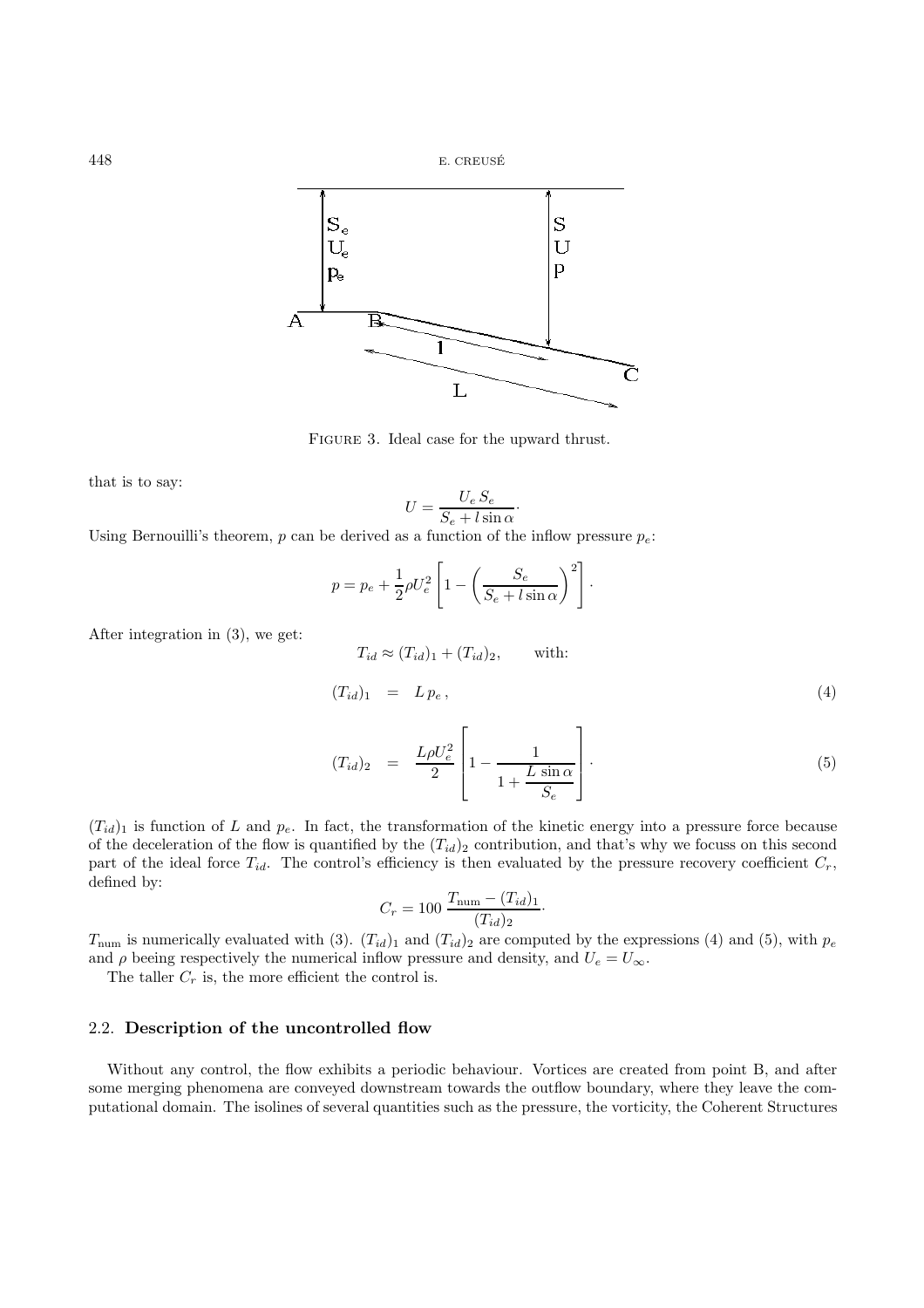isolated with the Weiss criterion [2] and the stream function are displayed at three different times of a period  $T_{400}$  (Fig. 4). For further informations, the accurate description of the flow's dynamics has been carefully explained [13]. In this present work, the important quantity to take care of is the  $C_r$  evolution as a function of the time. As it will be shown in the following results, without any control the temporal average value of  $C_r$  is equal to 64.6%. The control processes will so have to increase this reference value.



FIGURE 4.  $Re_{\delta} = 400. t = T_{400} (\text{top}), t = T_{400} + 2T_{400}/5 \text{ (middle)}, t = T_{400} + 4T_{400}/5 \text{ (bottom)}.$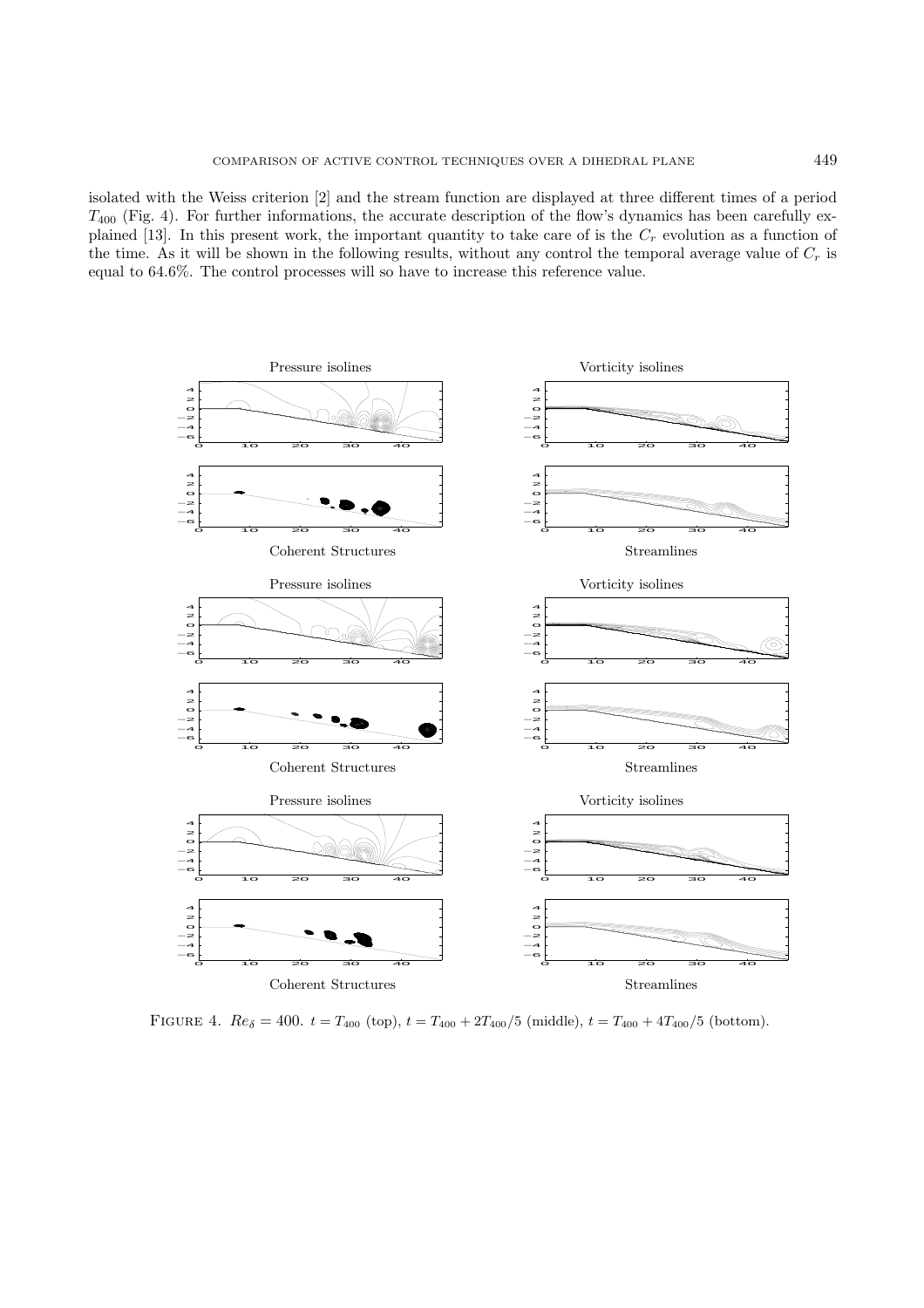#### $450$  E. CREUSÉ

# 3. ACTIVE CONTROL

### 3.1. **The closed loop control**

We first remark that at any time of the uncontrolled simulation, the location of the vortices is closely connected to the tangent pressure gradient (or the normal vorticity gradient) on the dihedral boundary (Fig. 5). This property was also checked both experimentally [18] and numerically [23]. This property is used to guess



FIGURE 5. Correlation between the vortices location (top) and the values of  $\frac{1}{\rho} \frac{\partial p}{\partial \tau}$  (middle) or  $-\frac{1}{Re}\frac{\partial \omega}{\partial n}$  (bottom) on the dihedral.

the vortices location by analysing the tangent pressure gradient profile on the wall. As a consequence, a rather simple active control technique can be suggested, like Hernandez did in a close configuration [16], which is called "closed loop control".

Let us consider an intrusive sensor at point S (Fig. 6). The tangent pressure gradient on the dihedral at node S,  $\left(\frac{\partial p}{\partial \tau}\right)_S$ , is measured at each time step of the simulation. Then, a Vortex Generator Jet at node V, with a thickness e, is induced by specifying a vertical velocity whose amplitude  $q_V(t)$  is given by:

$$
q_V(t) = \varepsilon \frac{\left(\frac{\partial p}{\partial \tau}\right)'_S(t)}{\left[\left(\frac{\partial p}{\partial \tau}\right)'_S\right]_{\text{max}}}.
$$
\n(6)

 $\left(\frac{\partial p}{\partial \tau}\right)'_S(t)$  is the tangent pressure gradient variation around the temporal average value of  $\left(\frac{\partial p}{\partial \tau}\right)(t)$ , regularly updated during the simulation.  $\left[\left(\frac{\partial p}{\partial \tau}\right)_{S}^{'}\right]$ 1 max is the tallest value of  $\begin{array}{|c|c|} \hline \multicolumn{1}{|c|}{3} & \multicolumn{1}{|c|}{4} \multicolumn{1}{|c|}{5} \multicolumn{1}{|c|}{6} \multicolumn{1}{|c|}{6} \multicolumn{1}{|c|}{6} \multicolumn{1}{|c|}{6} \multicolumn{1}{|c|}{6} \multicolumn{1}{|c|}{6} \multicolumn{1}{|c|}{6} \multicolumn{1}{|c|}{6} \multicolumn{1}{|c|}{6} \multicolumn{1}{|c|}{6} \multicolumn{1}{|c|}{6} \multicolumn{1}{|c|}{6} \multicolumn{1}{|c|$  $\left(\frac{\partial p}{\partial \tau}\right)'_S(t)$  , recorded during a previous uncontrolled simulation. Finally,  $\varepsilon = 0.0025$  is the amplification coefficient. Here, the transfer function is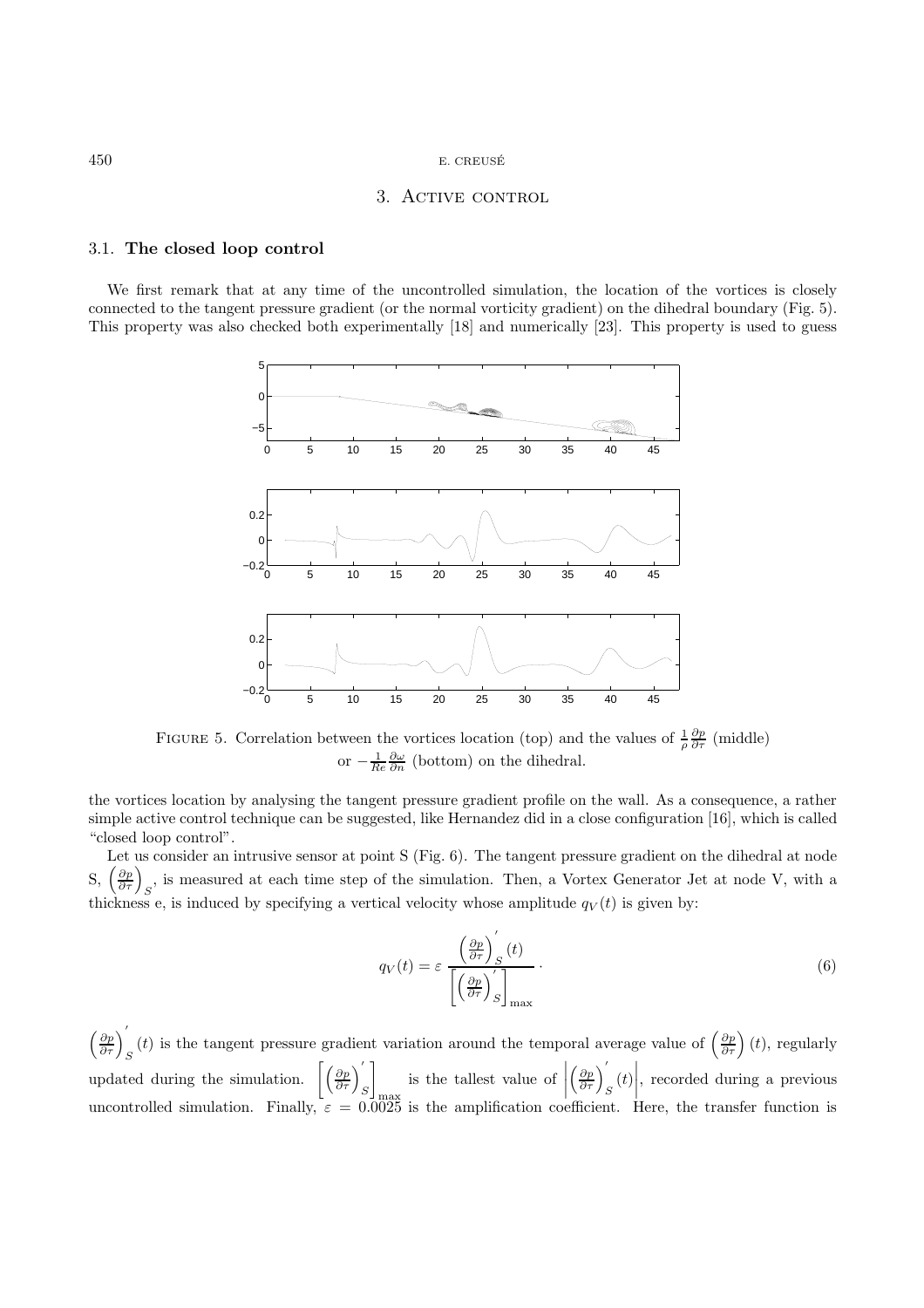

Figure 6. Closed loop control.

very simple, and made exclusively of an amplifier to supply a signal whose level is hoped sufficient to excite the system. Provided that the informations recorded at the sensor make a report on the frequency of the instabilities responsible for the low value of  $C_r$ , we can hope that the jet generated by the actuator will significantly change the flow characteristics and perhaps increase the  $C_r$  coefficient, since it will be pulsed at a relevant frequency.

The control begins at  $t = 900$ . After a transitional regime, the signal  $q_V(t)$  becomes periodic, and its amplitude is in the order of 4.5% of the velocity  $U_{\infty}$  (Fig. 7a). It should be noticed that the temporal average value of the signal is equal to zero. Several observations can be performed on the controlled solution.



FIGURE 7.  $q_V(t)$ , and  $u(t)$  at a given point in the flow.

First, the fundamental frequency of the flow has been multiplied by a factor 3. For example, we can see the horizontal velocity signal as a function of the time at a given point in the flow in the zone where vortices evolve (Fig. 7b). The amplitude of the fluctuations is also smaller for the controlled flow than for the uncontrolled one. Then, the temporal average recirculation area, defined as the zone where the horizontal velocity is negative, has been drastically reduced (Fig. 8). Moreover, vortices are smaller. They do not interact together anymore, and are directly conveyed towards the outflow (Fig. 9). Finally, the average value of the  $C_r$  coefficient has been increased up to 84.3%, which confirms that this control procedure is efficient (Fig. 10).

These results are preserved provided that the actuator V is located next to point B (just upstream or just downstream), and provided that the sensor S is far enough from point B, in the zone where vortices are already created and are more or less kindly conveyed towards the outflow boundary. Other numerical tests show that the addition of a phase displacement in the transfer function (6) did not change the results. An accurate description of the influence of each of the previous parameters such as the thickness of the jet, the  $\varepsilon$  value, the distance of the sensor and of the actuator to point B will be found in [12].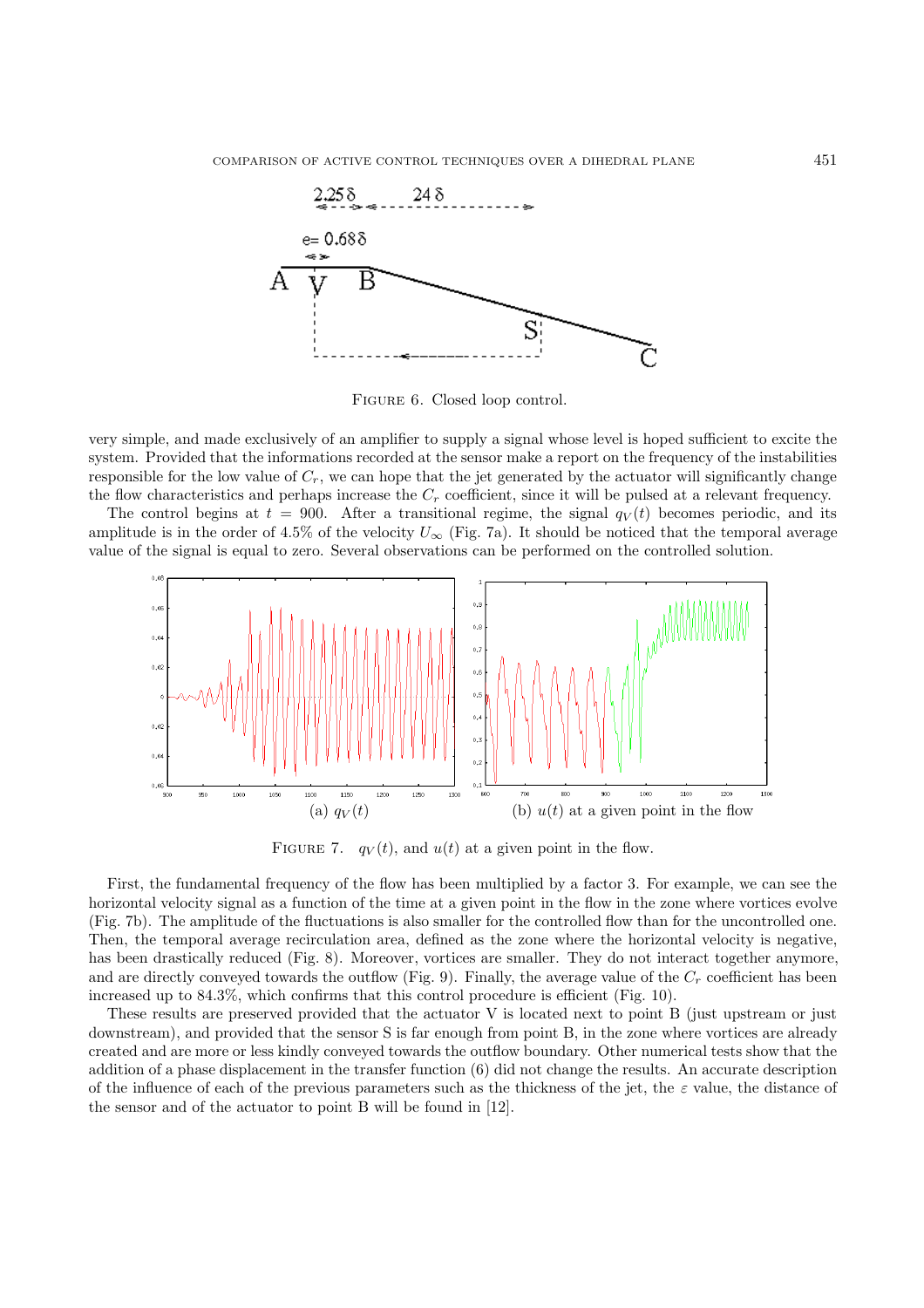

FIGURE 8. Average recirculation areas.



FIGURE 9. Coherent Structures with closed loop control during a period  $T$ .

These observations allow us to conclude that the closed loop control process is actually efficient, because the relevant characteristic frequency of the instabilities has been catched by the sensor, and suitably reflected to the actuator. It generates an important recirculation area reduction, and as a consequence leads to a better pressure recovery coefficient.



FIGURE 10.  $C_r = f(t)$  (The control procedure is applied at  $t = 900$ ).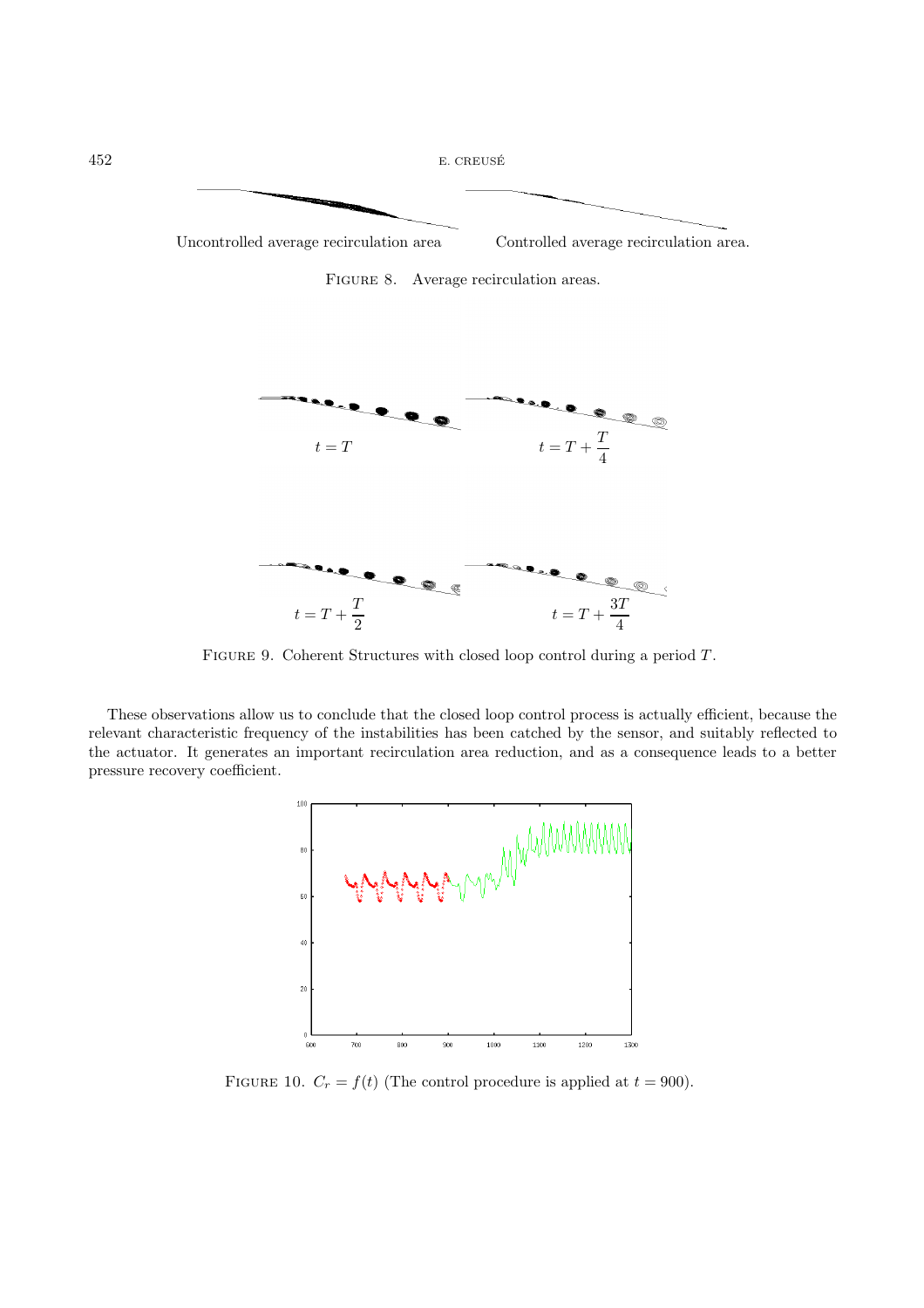### 3.2. **The adaptative control**

In the previous control, the transfer function is rather simple, and has been found by a fairly intuitive way. Now, we wonder if it would be possible to improve it, by using an algorithm which could progressively learn by himself the link between the  $\left(\frac{\partial p}{\partial \tau}\right)$  (t) value as a function of some previous velocities induced at the actuator V. The transfer function will continuously have to identify the system, in order to find the suitable control to produce. Nevertheless, the physical aspect as well as the governing equations of the phenomena will not be taken into account. A detailed explanation of the principle of these methods will be found in [17]. In fact, an adaptative system is a system whose effect is adjustable such that its behaviour and its efficiency get better and better during the time with regard to an identified criterion, because of its environment. Then, it would be perhaps possible to specify a given vertical velocity at node V and at time  $t$  as a function of a desired future  $\left(\frac{\partial p}{\partial \tau}\right)_S$  value at node S. As a consequence, we are first looking for the np real weights  $w_k^i$ ,  $(1 \le i \le np)$ , which would check as better as possible:

$$
\left(\frac{\partial p}{\partial \tau}\right)^k_S \approx \sum_{i=1}^{np} w_k^i q_V^{k-r-i}.\tag{7}
$$

r is a delay parameter.  $\left(\frac{\partial p}{\partial \tau}\right)^k_S$  is the tangent pressure gradient at the sensor S and time  $t_k$ .  $q_V^{k-r-i}$  is the vertical velocity imposed at node V and time  $t_{k-r-i}$ , and  $w_k^i$   $(1 \leq i \leq np)$  are the np unknown we are looking for.

The  $r$  coefficient is numerically deduced by the time needed on the uncontrolled flow for a vertical velocity induced at the actuator V to have repercussions recorded at the sensor S. We choose here  $np = 7$ . The  $w_k^i$ values  $(1 \leq i \leq np)$  are regularly updated with the use of the Last Mean Square algorithm [26] on the previous closed loop simulation, until the convergence is reached. Then, the control procedure can begin parallel to the continuously updating of the weights. Using (7), we can deduce the quantity  $q_V^k$  to impose as a function of a desired  $\left(\frac{\partial p}{\partial \tau}\right)_{S}^{k+r+1}$  value which is noted  $D_{S}^{k+r+1}$ :

$$
q_V^k = \frac{D_S^{k+r+1} - \sum_{i=2}^{np} w_{k+r+1}^i q_V^{k+1-i}}{w_{k+r+1}^1}.
$$

Of course, at time  $t_k$ , the  $w_{k+r+1}^i$   $(1 \leq i \leq np)$  values are not available. That's why we have to assume that  $w_{k+r+1}^i \approx w_k^i$ , that is to say that the  $w_k^i$  values  $(1 \leq i \leq np)$  are slowly varying with regard to the time. Finally, we get:

$$
q_V^k = \frac{D_S^{k+r+1} - \sum_{i=2}^{np} w_k^i q_V^{k+1-i}}{w_k^1} \tag{8}
$$

A relation such as (8) does not ensure that the vertical velocity  $q_V^k$  remains bounded. As a consequence, a troncature procedure has to be added to avoid  $|q_V^k|$  beeing greater than  $0.045 U_{\infty}$ .

Finally, the  $D_S^{k+r+1}$  value is chosen as:

$$
D_S^{k+r+1} = \beta \sum_{i=1}^{np} w_k^i q_V^{k-r-i} + (1-\beta) \left(\frac{\overline{\partial p}}{\partial \tau}\right)_S,
$$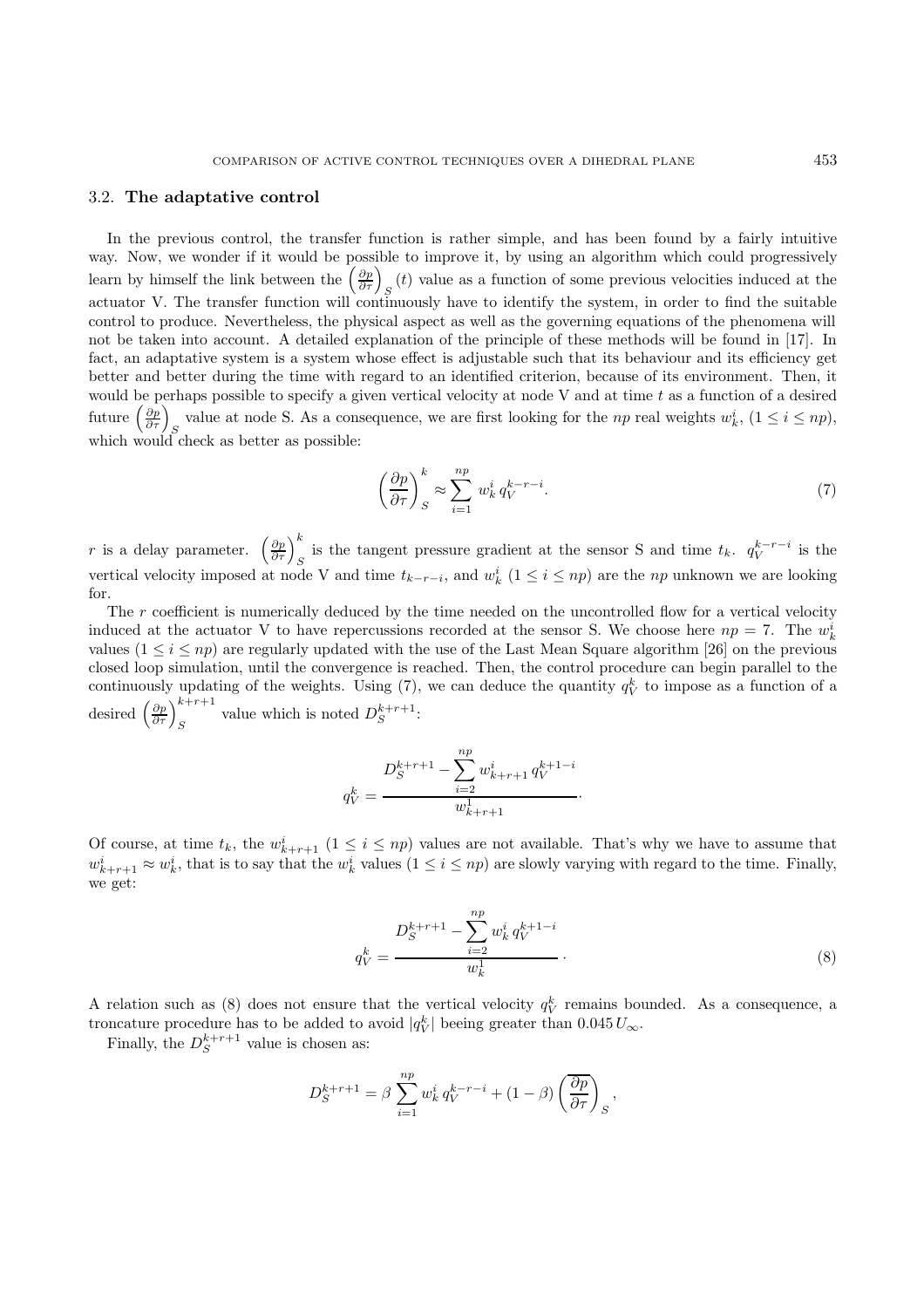

FIGURE 11. Adaptative control as a function of  $\beta$ .  $\|w_{k+1} - w_k\|_{l_2}(t)$  (left) and  $q_V(t)$  (right).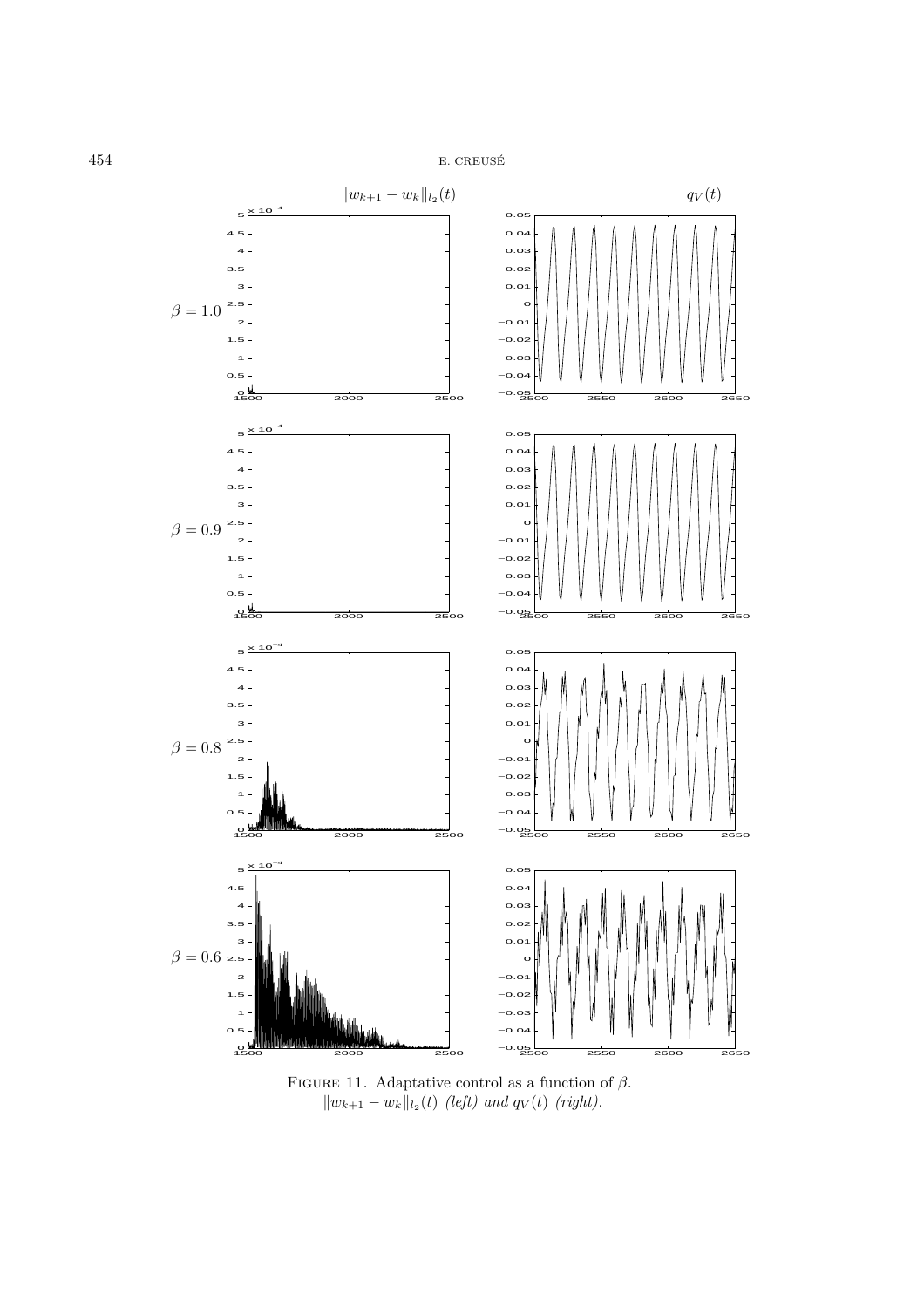where  $\left(\frac{\partial p}{\partial \tau}\right)$  is the average tangent pressure gradient at node S, regularly updated during the controlled simulation. We have to choose  $\beta$  between  $\beta = 0$  and  $\beta = 1$ . Of course, the case  $\beta = 1$  would lead exactly to the same results as the closed loop control ones.

**Remark**. For the previous closed loop control, the actuations were updated at each numerical time step  $\delta t$ imposed by the CFL condition. For the adaptative control, the actuations are updated at each  $\Delta t = T_{400}/45$ , where  $T_{400}$  is the fundamental frequency of the uncontrolled simulation. Of course, in order to make the comparisons possible, we checked than even with the actuations updated at each  $\Delta t$ , the closed loop control gives the same results as the ones previously displayed.

The initial datum used is a flow obtained with the closed loop control. Results are analysed for different values of β. On Figure 11, we can see the evolution of  $||w_{k+1}-w_k||_{l^2}(t)$  from the start of the control process until the established controlled regime is reached (left row), as well as the evolution of  $q_V(t)$  when the established controlled regime is reached (right row). First, we can see that the smaller  $\beta$  is, the more complex  $q_V(t)$  is, and the longer it is for the vector  $w_k$  to reach the convergence.

Nevertheless, the  $C_r$  coefficient is nearly the same as the one obtained with the closed loop control (Tab. 1). No significant improvement is observed. So, we can deduce that even if the transfer function seems more sophisticated, the main fact which makes such a control efficient is the vortices frequency crossing which is recorded at the sensor S, and has repercussions on the  $q_V(t)$  signal.

| value   |       |  |
|---------|-------|--|
| $= 1.0$ | 84.3% |  |
| $= 0.9$ | 84.7% |  |
| $= 0.8$ | 84.4% |  |
| በ 6     | 83.5% |  |

#### 3.3. **The physical ramp control**

Now, we would like to use several actuators and sensors, to see if it could bring higher efficiency. To do it, we consider a control process based on physical arguments. Obviously, the success of such a method strongly depends on the physical phenomena's understanding capability. To take an example, a reference work was performed to decrease the drag generated by a turbulent boundary layer on a wall [9]. The idea was to use Vortex Generator Jets to move away from the wall the tangential viscous strains, responsible for the drag. Then, a normal wall velocity was imposed as a function of the normal velocity at a given distance just upon the wall. Results were rather good, and an interpretation of these good performances was given later [15]. Unfortunately, with the use of intrusive sensors in the wall, results were not so good.

We propose now a recent control type based on the Lighthill theory [20]. This control has been recently used by Koumoutsakos in a different configuration [19].

#### 3.3.1. Basis principle

The generation of vorticity near a no-slip wall caused by a VGJ can be decomposed in two successive steps. In the first one, the fluid is considered inviscid. If we assume that a jet is produced by an actuator located at a point  $A_1'$  on the wall during an elementary time step  $\Delta t$ , since the fluid is a non viscous one, a slip velocity  $U_g$ is created on the wall, whose modulus at a given point  $S_1$  on the wall is inversely proportionnal to the distance  $S_1A_1'$  (Fig. 12). In the second step, this fictitious slip velocity is canceled by the vorticity normal flux generation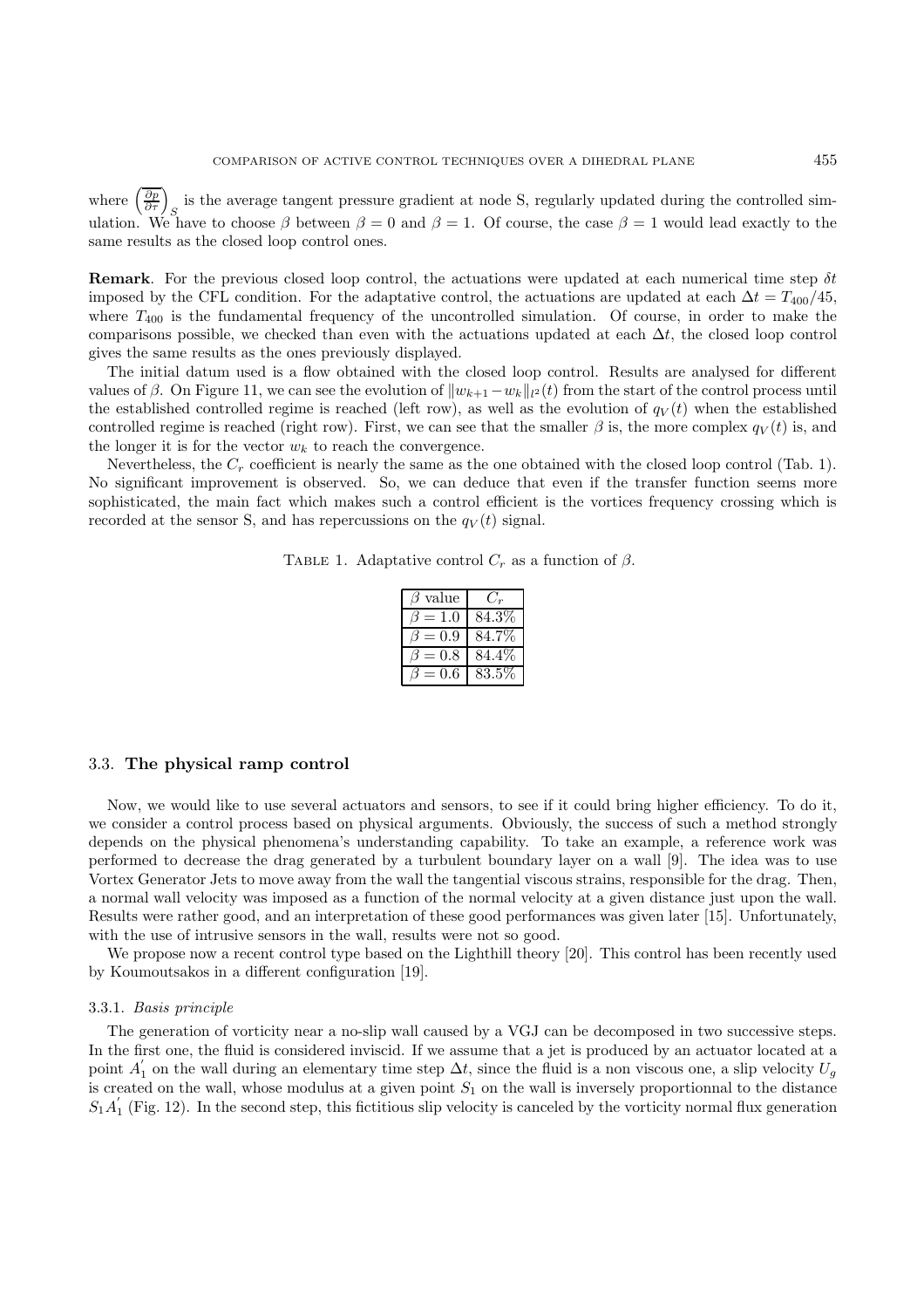

Figure 12. Physical ramp control: basis principle.

 $\frac{\partial \omega}{\partial y}$ , in order to ensure the actual no-slip boundary condition. As a consequence, the generated circulation in the flow on each elementary segment of the wall whose lenght is  $\delta s$  is then  $\delta \Gamma = U_g \delta s$ , and we have:

$$
\delta \Gamma = \nu \, \frac{\partial \omega}{\partial y} \, \Delta t \, \delta s.
$$

 $\nu = \mu/\rho_r$  is the kinematic viscosity of the fluid. Finally, a vertical VGJ centered on  $A'_1$ , whose thickness is  $d_1$ and whose amplitude is  $q_1$  ( $q_1 > 0$  corresponding to blowing and  $q_1 < 0$  corresponding to suction), generated during an elementary time step  $\Delta t$  produces at node  $S_1$  a vorticity normal flux defined by:

$$
\frac{\partial \omega}{\partial y}(x_1) = ds \frac{q_1}{2\pi \nu \Delta t} \int_{-d_1/2}^{d_1/2} \frac{ds}{x_1 - x_1'}.
$$

Considering now N actuators  $A'_j$   $(1 \leq j \leq N)$ , and N sensors  $S_i$   $(1 \leq i \leq N)$ , the normal flux of vorticity produced on  $S_i$  because of the jets generated at the N actuators during an elementary time step  $\Delta t$  can be deduced by superimposition:

$$
\frac{\partial \omega}{\partial y}(x_i) = \frac{1}{2\pi \nu \Delta t} \sum_{j=1}^{N} q_j \, \mathrm{d}s \int_{-d_j/2}^{d_j/2} \frac{\mathrm{d}s}{x_i - x'_j - s} \,. \tag{9}
$$

Since the flow is a slightly compressible one, we can admit, in a first approximation, that  $\nabla \cdot \vec{u} = 0$ . Using the incompressible Navier–Stokes equation, as well as the fact that on a no-slip wall we have  $\vec{u} = \frac{\partial \vec{u}}{\partial t} = \vec{0}$ , we can easily prove:

$$
-\nu\left(\frac{\partial\omega}{\partial y}\right) = \frac{1}{\rho}\left(\frac{\partial p}{\partial x}\right).
$$

Then, the relation (9) becomes:

$$
\frac{\partial p}{\partial x}(x_i) = -\frac{\rho}{2\pi \Delta t} \sum_{j=1}^{N} q_j \int_{-d_j/2}^{d_j/2} \frac{ds}{x_i - x'_j - s} \,. \tag{10}
$$

### 3.3.2. Control procedure

Now, we consider the set of N sensors  $S_i$   $(1 \le i \le N)$  and actuators  $A_j$   $(1 \le j \le N)$ , alternately allocated on the dihedral between the points B and C (Fig. 13). With the previous analysis, it is now possible to establish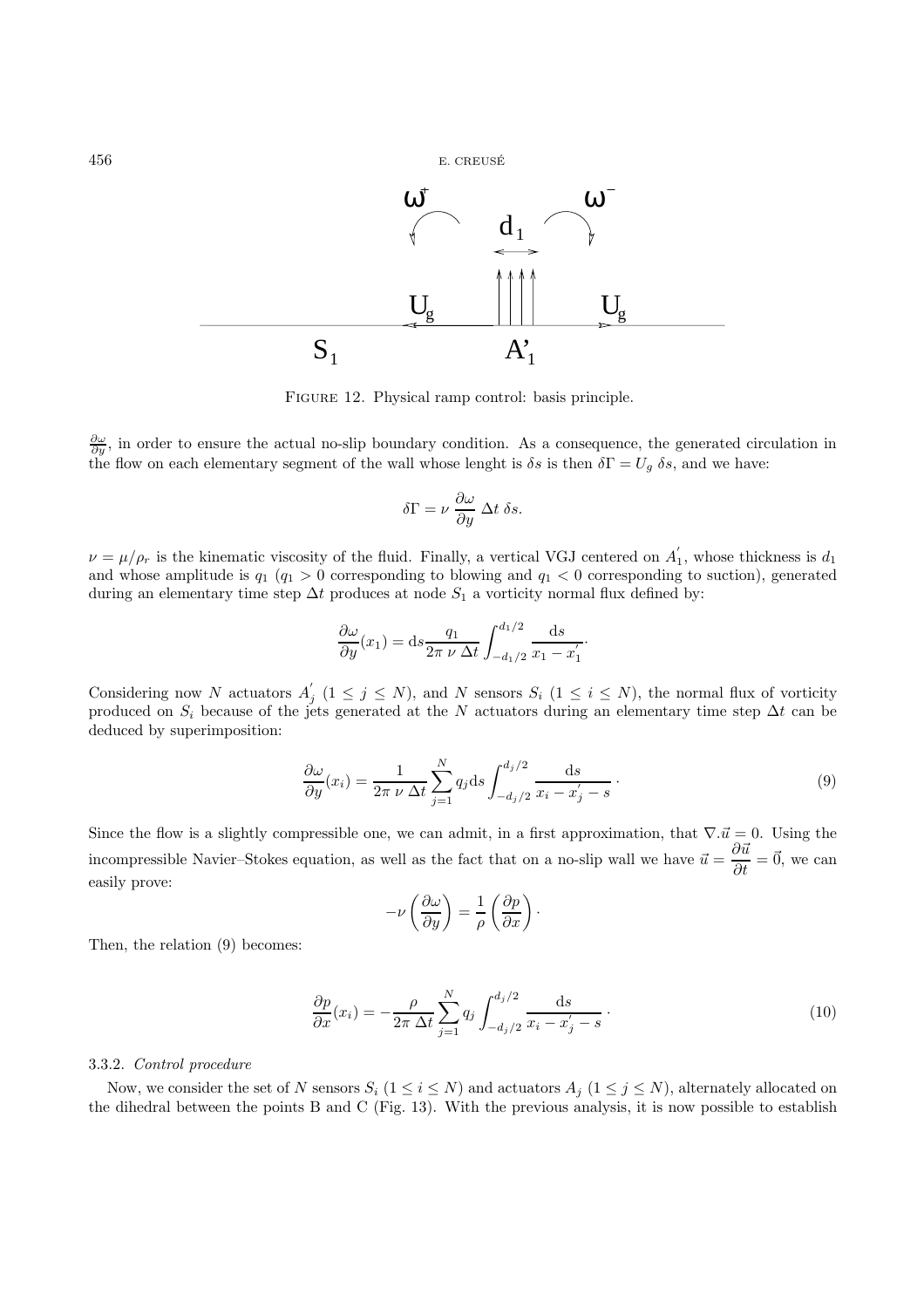

Figure 13. Physical ramp control: sensors and actuators locations.

explicitly the amplitude of the actuation vector  $Q^k$  to impose at the actuators in order to achieve a desired pressure tangential gradient vector  $D^k$  at the sensors at time  $t^k$ :

$$
Q^k = B^{-1}(D^k - X^{k-1}),
$$
\n(11)

with:

$$
Q^{k} = \left[ q_{1}^{k}(x_{1}^{'}), q_{2}^{k}(x_{2}^{'}), ..., q_{N}^{k}(x_{N}^{'}) \right]^{T},
$$
  
\n
$$
X^{k-1} = -\left[ \frac{1}{\rho^{k-1}} \frac{\partial p^{k-1}}{\partial \tau}(x_{1}), \frac{1}{\rho^{k-1}} \frac{\partial p^{k-1}}{\partial \tau}(x_{2}), ..., \frac{1}{\rho^{k-1}} \frac{\partial p^{k-1}}{\partial \tau}(x_{N}) \right]^{T},
$$
  
\n
$$
B_{ij} = \frac{1}{2 \pi} \ln \left| \frac{x_{j}^{'} - x_{i} - d_{j}/2}{x_{j}^{'} - x_{i} + d_{j}/2} \right|, \quad 1 \leq i \leq N, 1 \leq j \leq N.
$$

Here, we choose  $D^k$  to be equal to the vector whose component i is the average value of  $\frac{1}{\rho}$  $\frac{\partial p}{\partial \tau}(x_i)$  regularly updated since the begining of the simulation  $(1 \leq i \leq N)$ .

Numerically speaking, we actually use the relation (11) in a modified formulation:

$$
Q^k = \varepsilon_K B^{-1} (D^k - X^{k-1}).
$$

 $\varepsilon_K$  is a parameter which has to be adjusted. In order to do it, we simply remark that the closed loop control can be considered as a physical ramp control with one sensor and one actuator. As a consequence, the closed loop control results obtained with the actuator just downstream the point B are used to derive the value of  $\varepsilon_K$ in the physical ramp control with one sensor and one actuator which leads to these same results.

**Remark**. It would have been also possible, with such a control, to use M sensors and N actuators, with  $M < N$ , and to add  $N - M$  additional constraints in order to make the B matrix inversible. For example, we could take  $M = N - 1$ , and ask to the total mass flux through the wall to be equal to zero. It would be specified,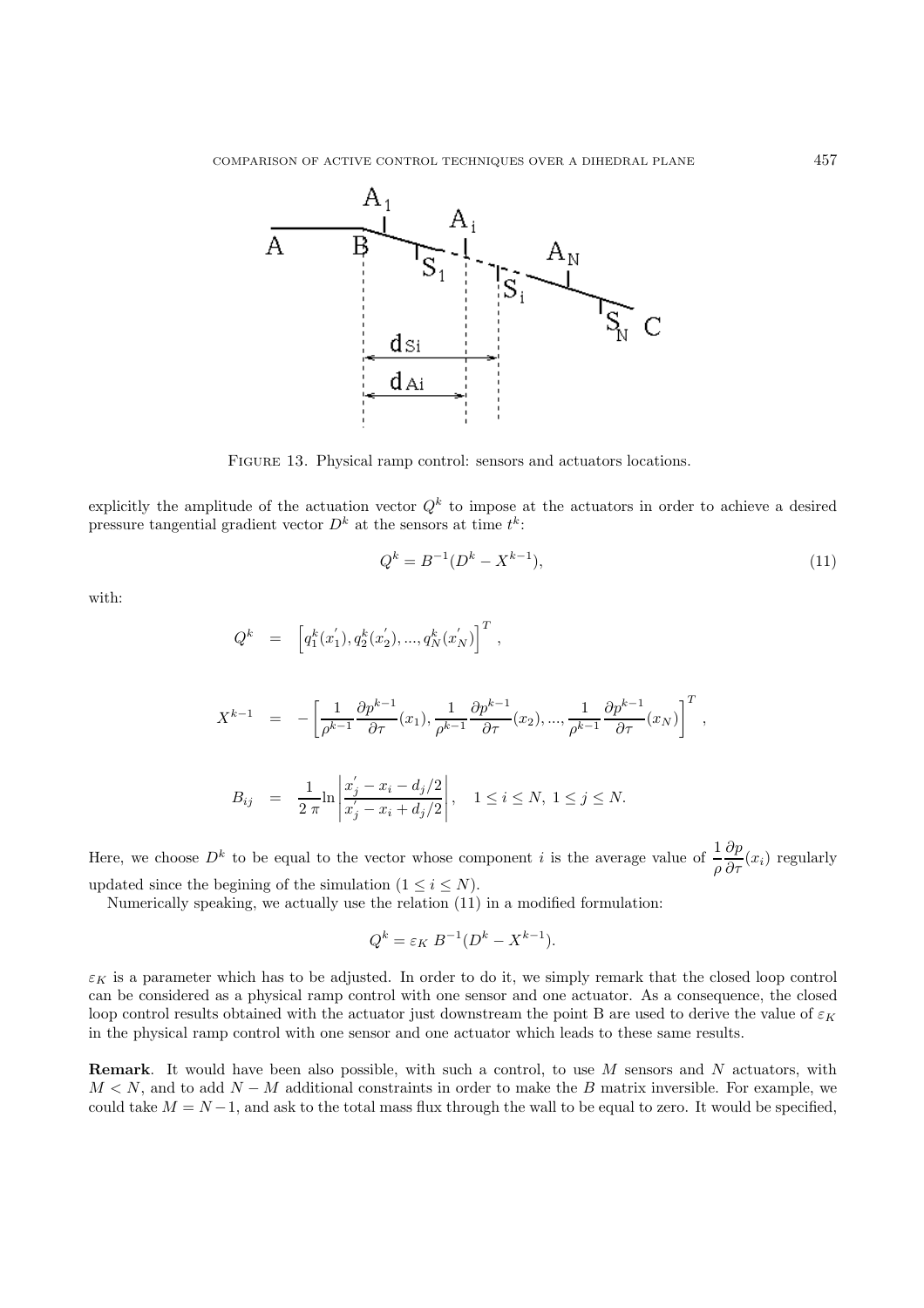

FIGURE 14. Physical ramp control: actuations  $Q(t)$  for  $N = 8$ .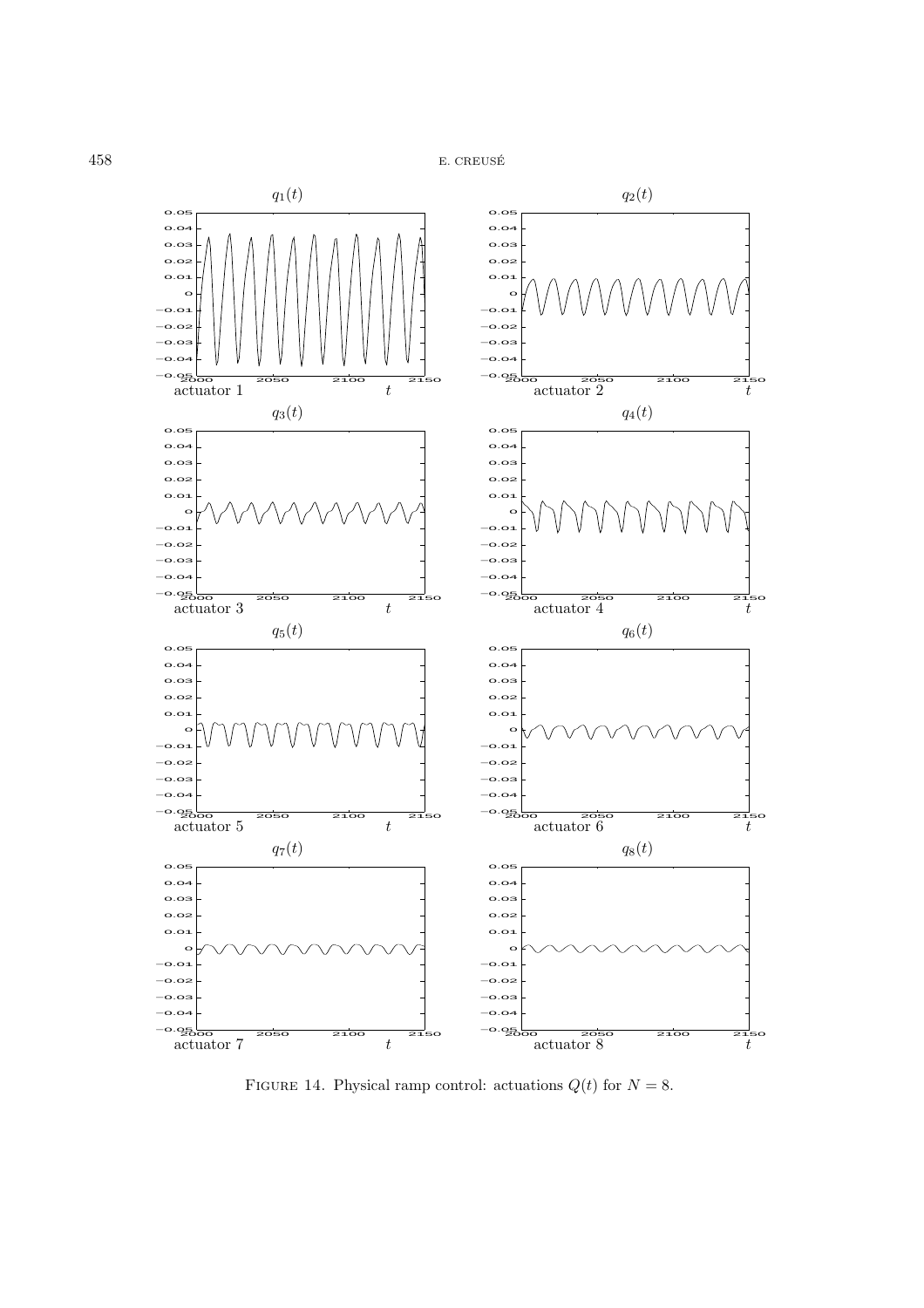

FIGURE 15. Sub-optimal control: definition of  $\Gamma_C$ . Local (left) or distribuated (right).

provided that the density  $\rho$  is considered as constant and that all the actuators have the same thickness, by:

$$
\sum_{j=1}^{N} q_j^k = 0.
$$

Results are presented for  $N = 8$ . Table 2 gives the sensors and actuators location on the dihedral. Then, the

TABLE 2.  $d_{S_i}$  and  $d_{A_i}$  for  $n = 8$ .

| Locations           |                    |                    |                                |                    |
|---------------------|--------------------|--------------------|--------------------------------|--------------------|
| Sensors $d_{S_i}$   | $12,5\delta_{200}$ | $16,5\delta_{200}$ | $21,5\delta_{200}$             | $26,5\delta_{200}$ |
| Actuators $d_{A_i}$ | $9\delta_{200}$    | $14\delta_{200}$   | $19\delta_{200}$               | $24\delta_{200}$   |
| Locations           |                    |                    |                                |                    |
| Sensors $d_{S_i}$   | $31,5\delta_{200}$ | $36,5\delta_{200}$ | $\overline{41}, 5\delta_{200}$ | $46,5\delta_{200}$ |
| Actuators $d_{A_i}$ | $29\delta_{200}$   | $34\delta_{200}$   | $39\delta_{200}$               | $44\delta_{200}$   |

Figure 14 gives the evolution of  $q_j^k(t)$   $(1 \leq j \leq 8)$  when the established controlled regime is reached. We can see that the fundamental frequency of the signal is the same whatever actuator is concerned. Moreover, the closer the actuator is to point B, the taller the amplitude of the actuation is.

Finally, it appears that the average  $C_r$  coefficient is about 85.9%, which is an interessant improvement with regard to the two previous control procedures, since it corresponds to a relative saving of 1.9%.

### 3.4. **The sub-optimal control**

Now, we would like to consider a control procedure based on a mathematical analysis of the governing equations: the optimal control. The governing equations are now used to conceive the control strategy. It leads to a systematic method to find retroactive control laws for the more efficient control velocities distribution in order to reach a wanted effect. This control strategy was introduced by Abergel and Temam for fluid mechanics problems [1] following the traces of Lions [21]. It was then developped by Choi et al. for the stochastic Burger equation [10]. More recently, Bewley *et al.* considered this control procedure in several configurations  $[3-6, 25]$ , and Hernandez began to consider it for the configuration we are dealing with [16].

Let us note  $\Gamma_C$  a part of the dihedral on which the control  $\Phi$  will be applied.  $\Gamma_C$  can be local, or distributed along the wall (Fig. 15). We then note  $\Gamma_P = [BC]$ . We hope the aim of the control to be reached by minimizing the functionnal  $J_T(\Phi, p)$  given by:

$$
J_T(\Phi, p) = \int_{[0,T]} \frac{\alpha}{2} \int_{\Gamma_C} \Phi^2 dl + \frac{1}{2} \int_{\Gamma_P} (p - p^{id})^2 dl dt.
$$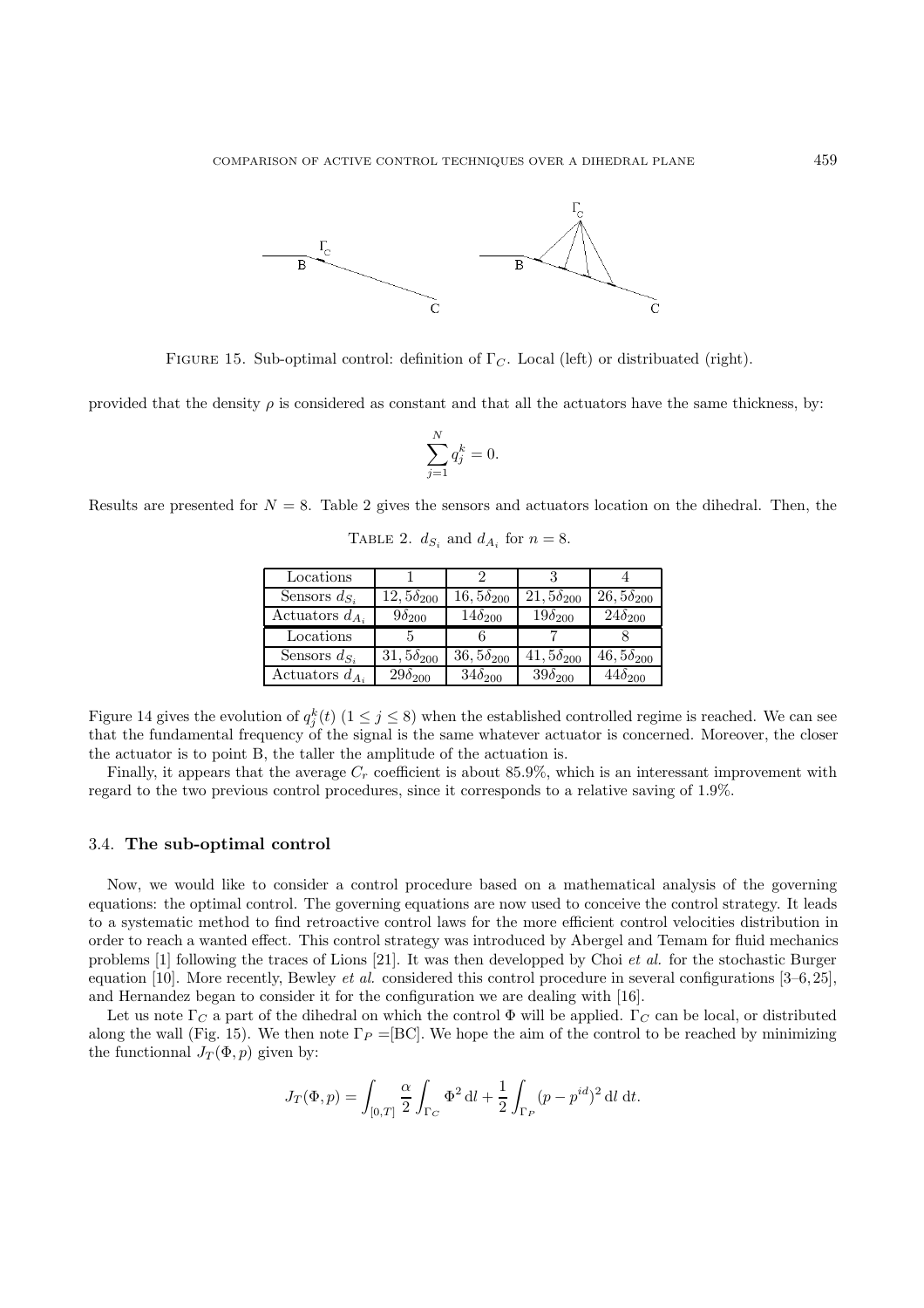460 E. CREUSE´

Such an objective is very difficult because of the very large computational time needed, as we will see later. As a consequence, the control procedure is simplified by introducing the sub-optimal control, which consists in minimizing the functionnal  $J(\Phi, p)$  between two successive time steps given by:

$$
J(\Phi, p) \;\; = \;\; \frac{\alpha}{2} \int_{\Gamma_C} \Phi^2 \, \mathrm{d}l \;\; + \;\; \frac{1}{2} \int_{\Gamma_P} (p - p^{id})^2 \, \mathrm{d}l \;\; = \;\; J_C(\Phi) \;\; + \;\; J_P(\Phi).
$$

 $J_C(\Phi)$  corresponds to the cost of the control.  $J_P(\Phi)$  permits to know how far the pressure distribution along  $\Gamma_P$ is from an ideal distribution  $p^{id}$ , which has to be specified. The greater  $\alpha$  is, the more expensive is the control process.

Let us consider that the solution  $U^n$  is given on the whole domain. We want to derive  $\Phi$  to be applied between the times  $t^n$  and  $t^{n+1}$ , in order to minimize the functionnal  $J(\Phi, p)$  at time  $t^{n+1}$  by solving:

- compressible Navier–Stokes equations from  $t^n$  to  $t^{n+1}$ ;
- on the dihedral,

$$
\begin{cases}\nu_n = \Phi \text{ and } u_\tau = 0 \text{ on } \Gamma_C \text{ from } t^n \text{ to } t^{n+1}, \\
u_n = 0 \text{ and } u_\tau = 0 \text{ on } \Gamma \backslash \Gamma_C \text{ from } t^n \text{ to } t^{n+1};\n\end{cases}
$$

• other boundary conditions unchanged.

In order to do it, we have to explicitly express the Frechet derivative of  $J(\Phi, p)$  with regard to  $\Phi$ . It will then be possible to make use of a descent algorithm to reach the relevant control value  $\Phi$  to apply. We first have:

$$
\frac{DJ}{D\Phi}(\Phi,p)\tilde{\Phi} = \alpha \, \int_{\Gamma_C} \Phi \, \tilde{\Phi} \, \text{d}l \quad + \quad \int_{\Gamma_P} (p - p^{id}) \; \psi \; \text{d}l \, ,
$$

with:

$$
\psi = \frac{Dp}{D\Phi} \, \tilde{\Phi}.
$$

Since for our configuration the fluid is slightly compressible, we do the incompressiblity approximation. That's why we introduce the incompressible Navier–Stokes equations in order to derive the  $u^{n+1}$ ,  $v^{n+1}$  and  $p^{n+1}$  values at each node of the mesh. Moreover, we consider a pressure implicit discretization:

$$
\begin{cases}\nu^{n+1} - u^n + \Delta t \frac{\partial p^{n+1}}{\partial x_1} = R_1^n, \\
v^{n+1} - v^n + \Delta t \frac{\partial p^{n+1}}{\partial x_2} = R_2^n, \\
\frac{\partial u^{n+1}}{\partial x_1} + \frac{\partial v^{n+1}}{\partial x_2} = 0, \\
u_n = \Phi \quad \text{and} \quad u_\tau = 0 \text{ on } \Gamma_C \text{ from } t^n \text{ to } t^{n+1}, \\
u_n = 0 \quad \text{and} \quad u_\tau = 0 \text{ on } \Gamma \backslash \Gamma_C \text{ from } t^n \text{ to } t^{n+1}.\n\end{cases}
$$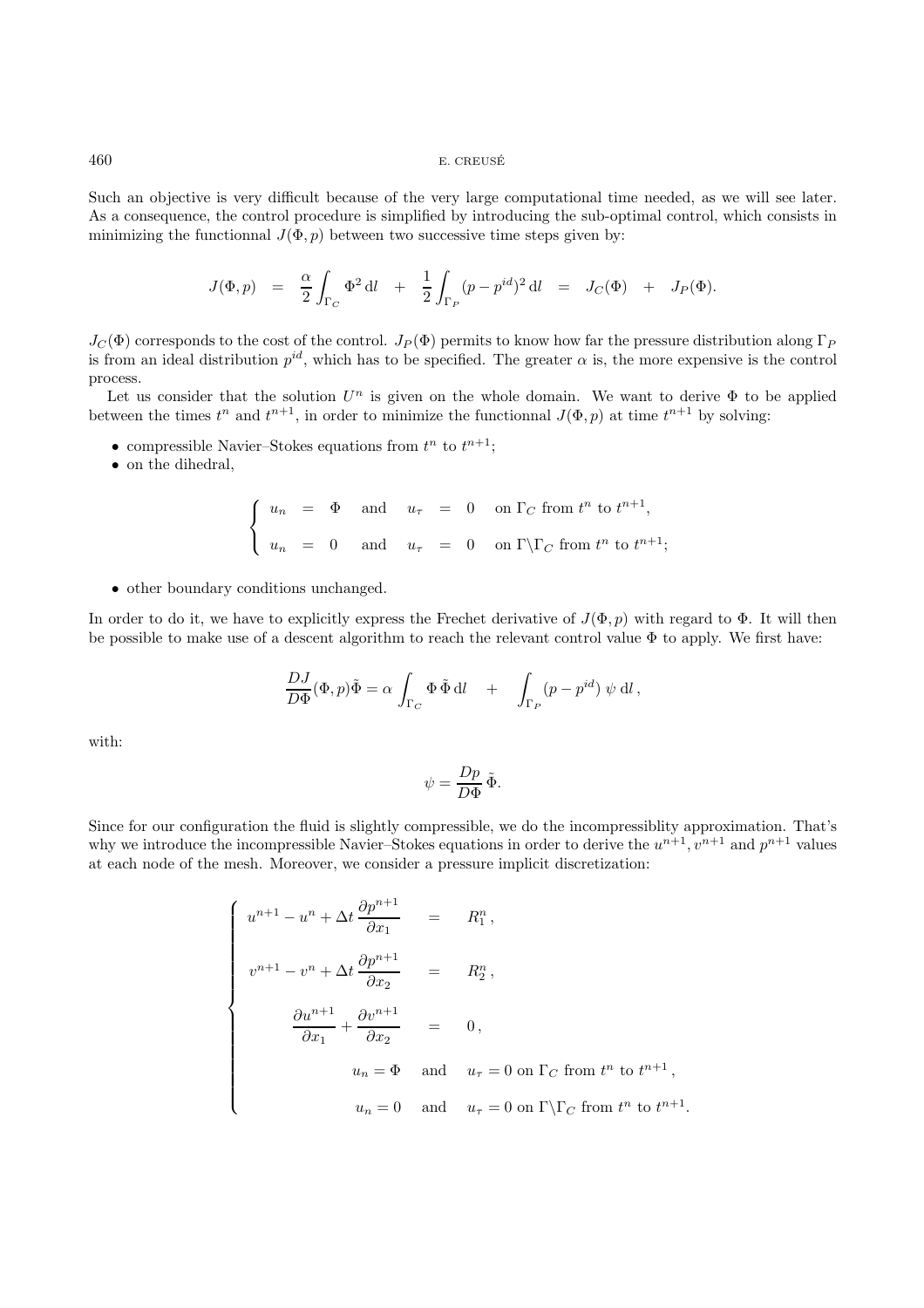$R_1^n$  and  $R_2^n$  are residuals depending on  $U^n$  only. The Frechet derivative with regard to  $\Phi$  of this previous system takes the formulation:

$$
\begin{cases}\n\eta_1 + \Delta t \frac{\partial \Psi}{\partial x_1} = 0, \\
\eta_2 + \Delta t \frac{\partial \Psi}{\partial x_2} = 0, \\
\frac{\partial \eta_1}{\partial x_1} + \frac{\partial \eta_2}{\partial x_2} = 0, \\
\eta_n = \tilde{\Phi} \quad \text{and} \quad \eta_\tau = 0 \text{ on } \Gamma_C \text{ from } t^n \text{ to } t^{n+1}, \\
\eta_n = 0 \quad \text{and} \quad \eta_\tau = 0 \text{ on } \Gamma \backslash \Gamma_C \text{ from } t^n \text{ to } t^{n+1}.\n\end{cases}
$$

Here,

$$
\eta_1 = \frac{D u^{n+1}}{D \Phi} \tilde{\Phi} \quad ; \quad \eta_2 = \frac{D v^{n+1}}{D \Phi} \tilde{\Phi}.
$$

The adjoint system can be then deduced by the scalar product with the dual variables  $(\zeta_1, \zeta_2, \pi)$ :

$$
\int_{\Omega} \left[ \left( \eta_i + \Delta t \frac{\partial \Psi}{\partial x_i} \right) \zeta_i + \frac{\partial \eta_i}{\partial x_i} \pi \right] dV = 0
$$
\n
$$
\iff \int_{\Omega} \left[ \eta_i \zeta_i + \Delta t \frac{\partial (\Psi \zeta_i)}{\partial x_i} - \Delta t \Psi \frac{\partial \zeta_i}{\partial x_i} + \left( \frac{\partial (\eta_i \pi)}{\partial x_i} - \eta_i \frac{\partial \pi}{\partial x_i} \right) \right] dV = 0
$$
\n
$$
\iff \int_{\Omega} \left[ \eta_i \left( \zeta_i - \frac{\partial \pi}{\partial x_i} \right) - \Delta t \Psi \frac{\partial \zeta_i}{\partial x_i} \right] dV + \int_{\partial \Omega} \left( \Delta t \Psi \zeta_n + \eta_n \pi \right) dI = 0.
$$

As a consequence, the adjoint state equation is given by:

$$
\begin{cases}\n\zeta_i - \frac{\partial \pi}{\partial x_i} = 0, \\
\frac{\partial \zeta_i}{\partial x_i} = 0,\n\end{cases}
$$

and the boundary condition has to be chosen in a convenient way to reach what we are looking for, that is to say an explicit expression of  $\frac{DJ}{D\Phi}(\Phi, p)$ . To do it, we make the choice:

$$
\begin{cases} \zeta_n = (p - p^{id}) & \text{and} \quad \zeta_{\tau} = 0 \text{ on } \Gamma_P, \\ \zeta_n = 0 & \text{and} \quad \zeta_{\tau} = 0 \text{ on } \Gamma \backslash \Gamma_P. \end{cases}
$$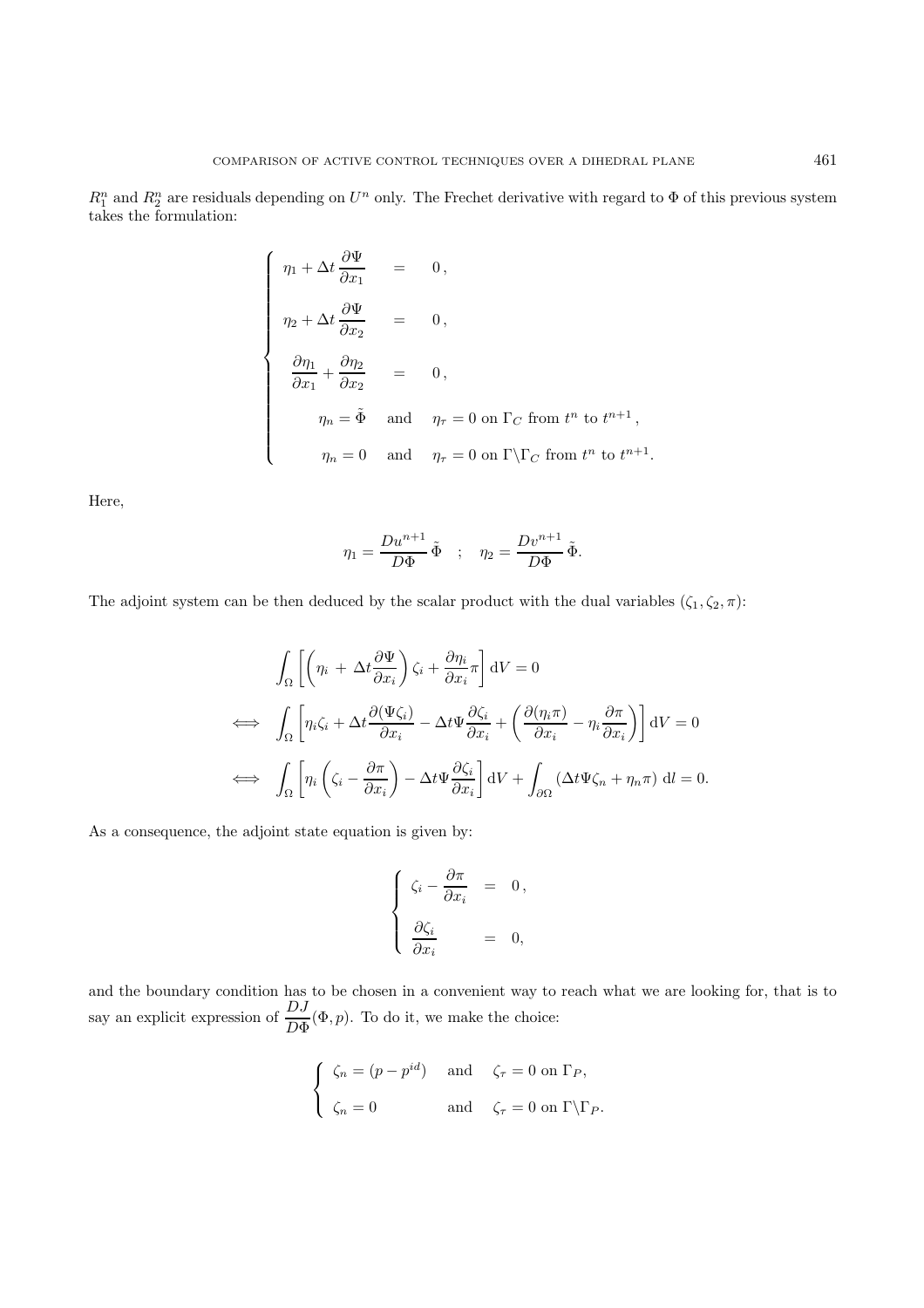We obtain:

$$
\int_{\partial\Omega} \Delta t \Psi \zeta_n \mathrm{d}l + \int_{\partial\Omega} \eta_n \pi \, \mathrm{d}l = 0
$$
\n
$$
\iff \qquad \int_{\Gamma_P} \Delta t (p - p^{id}) \frac{Dp}{D\Phi} \tilde{\Phi} \mathrm{d}l + \int_{\Gamma_C} \pi \tilde{\Phi} \, \mathrm{d}l = 0
$$
\n
$$
\iff \qquad \Delta t \left( \frac{DJ}{D\Phi} (\Phi, p) \tilde{\Phi} - \alpha \int_{\Gamma_C} \Phi \, \tilde{\Phi} \mathrm{d}l \right) + \int_{\Gamma_C} \pi \, \tilde{\Phi} \, \mathrm{d}l = 0.
$$
\nThen,\n
$$
\frac{DJ}{D\Phi} (\Phi, p) \tilde{\Phi} = \int_{\Gamma_C} \left( \alpha \, \Phi - \frac{\pi}{\Delta t} \right) \tilde{\Phi} \mathrm{d}l.
$$

Finally, we express explicitly the Frechet derivative of  $J(\Phi, p)$  as a function of the adjoint pressure  $\pi$ :

$$
\frac{DJ}{D\Phi}(\Phi, p) = \alpha \Phi - \frac{\pi}{\Delta t}
$$

·

**Remark**. If  $(\zeta_1, \zeta_2, \pi)$  is solution of the adjoint problem, then  $(\zeta_1, \zeta_2, \pi + C)$  is also solution  $(C \in \mathbb{R})$ . In order to choose C, we set at the top left corner of the domain  $\pi = 0$ . This choice is justified in order to ensure that  $\Phi \equiv 0$  in the case where  $p \equiv p^{id}$  on  $\Gamma_P$ . Indeed, in this case we would have in the same time:

$$
\frac{DJ}{D\Phi}\tilde{\Phi} = \alpha \int_{\Gamma_C} \Phi \tilde{\Phi} \, \mathrm{d}l \qquad \text{and} \qquad \frac{DJ}{D\Phi}\tilde{\Phi} = \int_{\Gamma_C} \left( \alpha \Phi - \frac{\pi}{\Delta t} \right) \tilde{\Phi} \, \mathrm{d}l.
$$

If  $p \equiv p^{id}$  on  $\Gamma_P$ , the resolution of the adjoint problem leads to  $\pi \equiv constante$  in the whole domain, then  $\pi \equiv 0$ since  $\pi = 0$  on  $\Gamma_C$ .

The previous analysis leads to a control procedure which is summarized on the next page. Of course, the sub-optimal control is very computationaly expensive, since we have to solve at each numerical time step and at several times an adjoint problem. That's why, after the theoritical approximations we have already done, we must do now numerical approximations. The first one consists in doing only one iteration for the control updating (in fact, the adjoint problem is resolved only one time at each time step). It can be justified by the fact that since the CFL condition is very restrictive, we can consider the control to be produced at time  $t^{n+1}$ very close to the control produced at time  $t^n$ , which is the initial datum for the adjoint problem. The second one is that the resolution of the adjoint problem is solved by a Gauss-Seidel relaxation method cell to cell for which we do not wait for the convergence of the solution, but stop the resolution after a given a priori number of iterations. It can also be justified for the same previous reason. Even if the sub-optimal control is cheaper than the optimal control, it costs roughly 100% CPU time more, whereas all the previous controls have negligible computational costs. We set  $\alpha = 0.1$  and  $\mu = 3.75 \cdot 10^{-6}$ . This last value was deduced with the help of several numerical tests.

The first results obtained with a local  $\Gamma_C$  at the same location as the actuator used for the closed loop control are rather disappointing. Indeed, when the established controlled flow is reached, the average  $C_r$ coefficient is equal to 70.4%. The adjoint pressure on  $\Gamma_C$  oscillates around zero (Fig. 16a), but  $q_V(t)$  remains always negative (Fig. 16b). It is fortunately better than the uncontrolled flow, but similar results are obtained with a passive technique by imposing a permanent suction through the actuator V with  $q_V(t) \equiv -0.045U_{\infty}$ . Moreover, it should be noted that the fundamental frequency of the uncontrolled simulation is still detected in this controlled flow, contrary to the three previous control processes. A decrease of  $\mu$  leads to a deterioration of the control efficiency, whereas an increase of  $\mu$  prevents the  $q_V(t)$  signal to oscillate, and compels it to stay at the maximum value permitted by the truncature procedure. If we now use a distributed  $\Gamma_C$ , at the same location as the actuators used for the physical ramp control, the average  $C_r$  coefficient is equal to 71.8%, which is not a very significant improvement, and the actuations on each actuator remain all negative.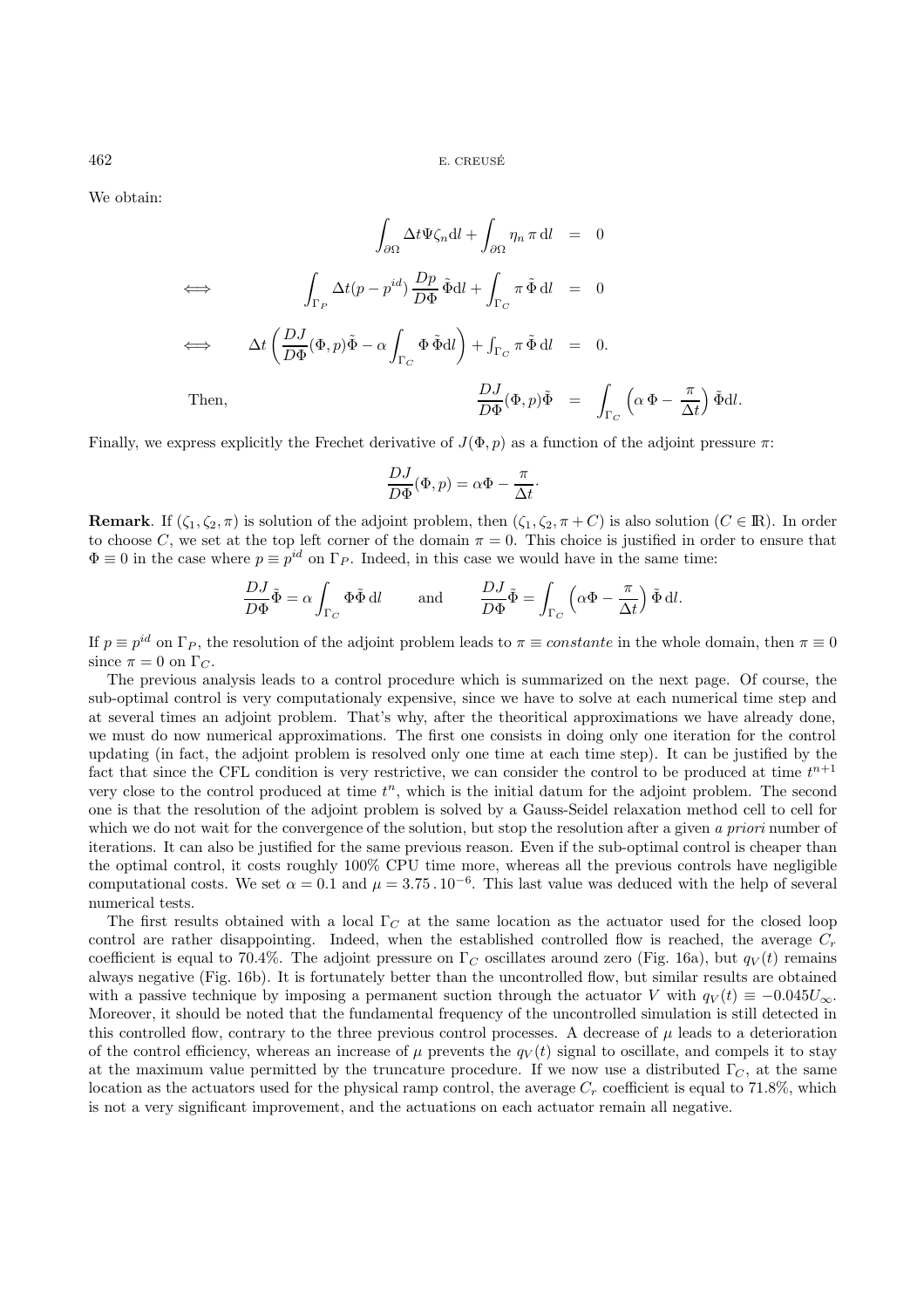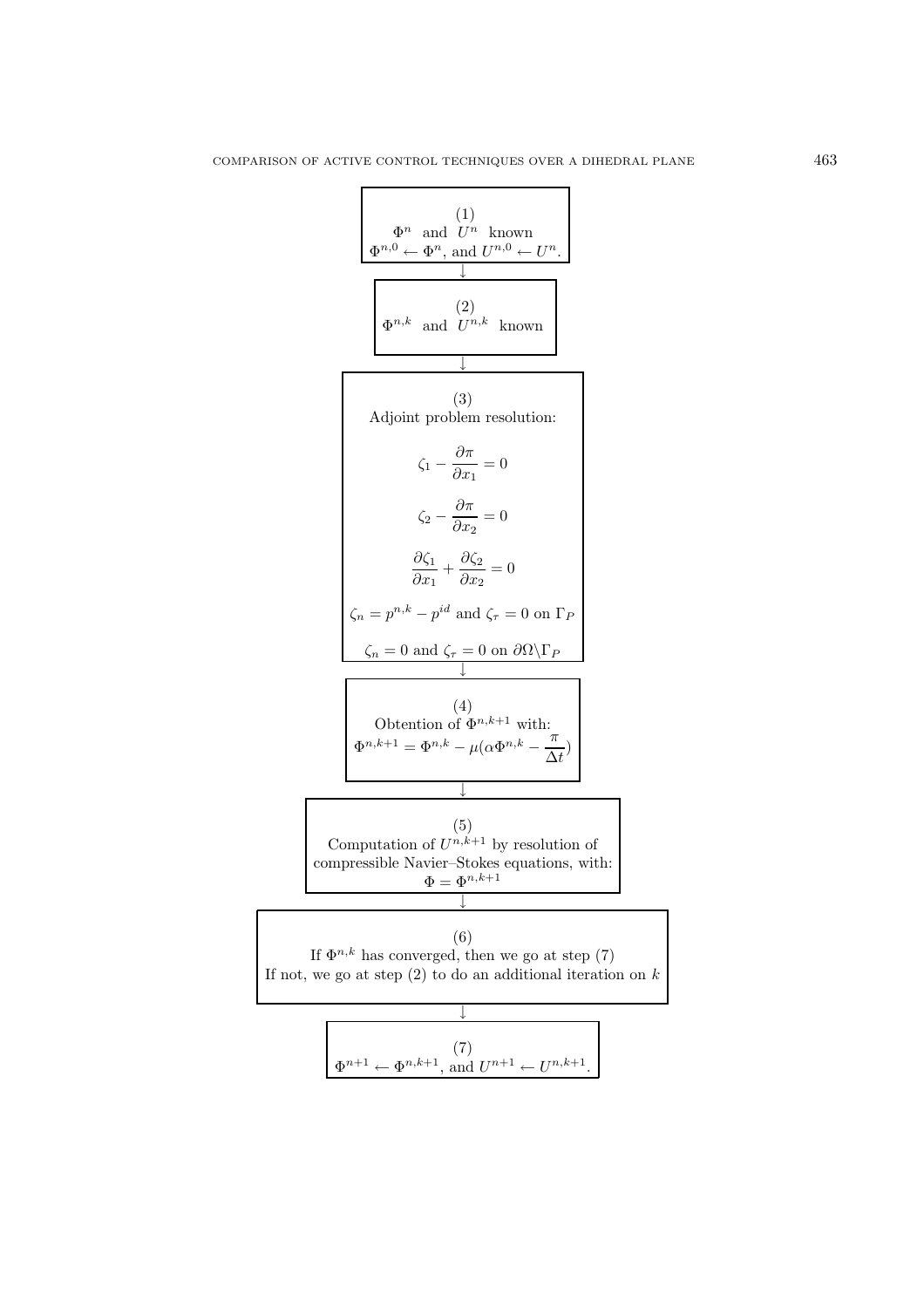



Figure 16. Sub-optimal control.

We so tried to use the sub-optimal control algorithm with a local  $\Gamma_C$  but also a local  $\Gamma_P$ . The unique difference is that to solve the adjoint problem, the non homogeneous boundary condition is imposed only on a small part of  $[BC]$ , corresponding to the location of the sensor for the closed loop control. This way to proceed allows us to recover a  $C_r$  coefficient of 82.3%, which is close to the results obtained with the previous controls. the signal  $q_V(t)$  is this time a crenel type signal because of the truncated procedure (Fig. 17). Of course, even if it is numerically satisfactory, the use of this local  $\Gamma_P$  makes the previous theoritical analysis no more valid.



FIGURE 17.  $q_V(t)$  on  $\Gamma_C$ , sub-optimal control. Use of a local  $\Gamma_P$  for the resoultion of the adjoint problem.

These observations can be interpretated by the fact that with the use of a global  $\Gamma_P$ , the vortices passage frequency is no more detected. Indeed, there are continually several vortices on  $\Gamma_P$ . As a consequence, the adjoint pressure on  $\Gamma_C$  is computed from this global average flow on  $\Gamma_P$ , and does not vary fastly enough. On the contrary, when  $\Gamma_P$  is local, the adjoint pressure on  $\Gamma_C$  takes better into account the highest frequencies corresponding to the vortices passage on  $\Gamma_P$ .

# 4. Conclusion

In this paper, four active control techniques are compared to increase the upward thrust on a dihedral plane, generated by a compressible viscous flow. This upward thrust is essentially induced by the pressure on the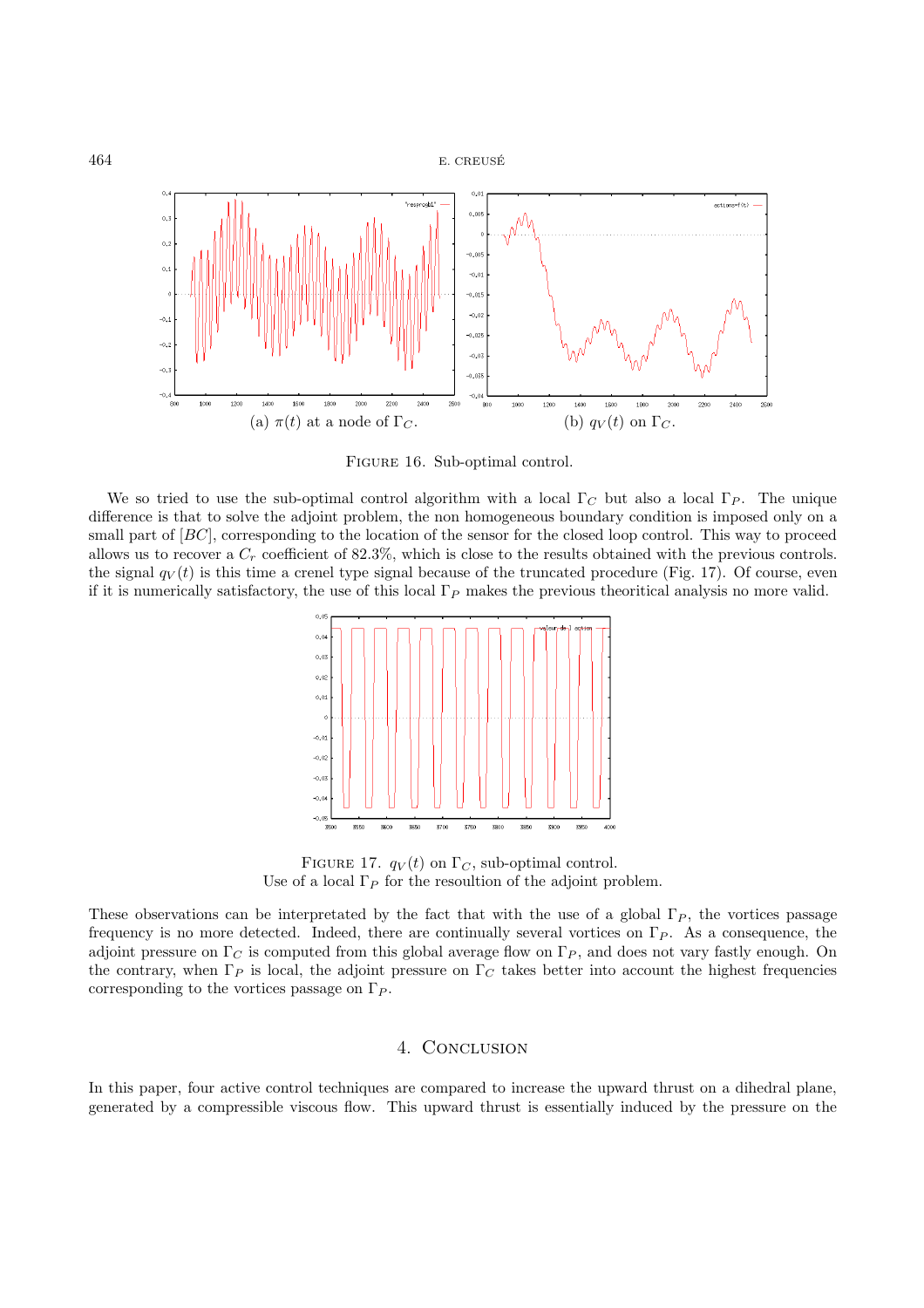dihedral since the evolution is laminar, and is characterized by the value of a defined pressure recovery coefficient  $C_r$ . In order to do it, several tangential pressure gradient sensors as well as several Vortex Actuator Jets are used on the wall.

The closed loop control, whose transfer function simply consists in an amplification, reaches a remarkable result by improving the  $C_r$  coefficient from 64.6% to 84.3%. It is due to the fact that the actuator is excited at a frequency corresponding to the instabilities frequency detected at the sensor location. This control cancels the vortices interactions, and significantly decreases the temporal average recirculation area.

With the same sensor and the same actuator, the adaptative control is used to modify the transfer function. The principle is to find and to use a correlation law between the velocities induced at the actuator and the signal recorded at the sensor. This control carries out at the same time both a training phase and a control phase. Unfortunately, no significant improvement was noticed with regard to the closed loop control results. In fact, since the jet at the actuator remained at the same fundamental frequency and at the same amplitude, results obtained are nearly the same.

A third control strategy is based on physical arguments, and developped in previous works by Koumoutsakos. We applied it to our configuration by using 8 sensors and 8 actuators. The quantization of a vorticity normal flux produced in the vicinity of a normal jet generated on a no slip wall is given by a mechanical analysis of the phenomena. Then, after a generalization to several actuators, the amplitudes of the 8 jets to impose on the dihedral in order to reach a desired discret pressure tangent flux at the 8 sensors are deduced. This way to proceed leads to an increase of  $C_r$  in the order of 1.9% with regard to the previous controls. In fact, not only the relevant frequency is produced by the jets (which ensures at least the same results as the closed loop ones), but the pressure field is also locally modified closed to each of the 8 actuators, what permits to improve also a little the results.

Finally, the last control procedure is based on the governing equations of the flow. The aim is to minimize a functionnal which quantifies how far the pressure distribution along the downstream part of the dihedral is from a desired pressure distribution. Because of the slightly compressible nature of the flow, incompressible Navier–Stokes equations are used in a first approximation. Consequently, an adjoint problem is considered and resolved, to obtain the expression of the derivative of this functionnal to use a descent type algorithm. In a first time, results are rather disappointing, since the pressure recovery coefficient  $C_r$  is equal to 70.4%. Nevertheless, in a second time, the fact of using only a reduced part of the downstream part of the dihedral to specify the boundary conditions for the resolution of the adjoint problem leads to results very close to those obtained by the previous control methods. This can be certainly explained by the fact that the use of the whole downstream part of the dihedral for the resolution of the adjoint problem prevents the high frequencies to be specified at the actuator, because of an average process. On the contrary, the use of a small part of the downstream part of the dihedral allows the high frequencies to be specified to the actuator.

The author wishes to thank particularly C.H. Bruneau for fruitful discussions about several topics developped in this work.

### **REFERENCES**

- [1] F. Abergel and R. Temam, On some control problems in fluid mechanics. Theoret. Comput. Fluid Dynamics **1** (1990) 303.
- [2] C. Basdevant and T. Philipovitch, On the "Weiss criterion" in two-dimensional turbulence. Physica D (1994) 17-34.
- [3] T. Bewley, H. Choi, R. Temam and P. Moin, *Optimal feedback control of turbulent channel flow*. Technical report annual research briefs, center for turbulence research (1993).
- [4] T. Bewley and P. Moin, Optimal control of turbulent channel flow. ASMEDE **75** (1994).
- [5] T. Bewley, P. Moin and R. Temam. A method for optimizing feedback control rules for wall-bounded turbulent flows based on control theory', Forum on control of transitional and turbulent flows, ASME fluids engineering conference (1996).
- [6] T.R. Bewley, P. Moin and R. Temam, Optimal and robust approaches for linear and non linear regulation problems in fluid mechanics, in 28th AIAA fluid dynamics conference, 4th AIAA shear flow control conference (1997).